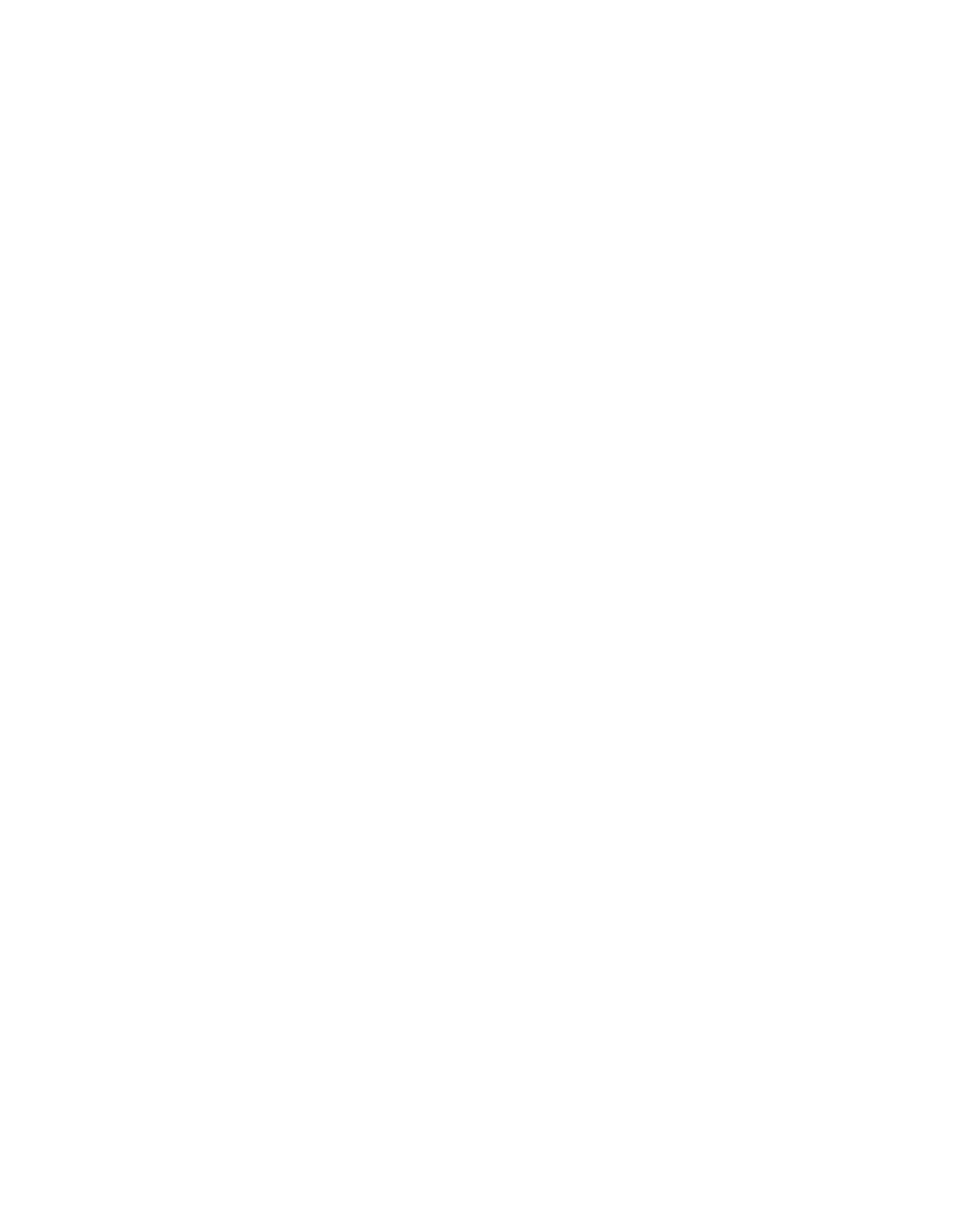© 2006 International Monetary Fund WP/06/98

# **IMF Working Paper**

## Research Department

# **Government Debt in Emerging Market Countries: A New Data Set**

# **Prepared by Olivier Jeanne and Anastasia Guscina1**

Authorized for distribution by Paolo Mauro

April 2006

## **Abstract**

# **This Working Paper should not be reported as representing the views of the IMF.** The views expressed in this Working Paper are those of the author(s) and do not necessarily represent those of the IMF or IMF policy. Working Papers describe research in progress by the author(s) and are

published to elicit comments and to further debate.

This paper presents a new database on government debt in 19 emerging market countries since 1980. The data set focuses on the structure of debt in terms of jurisdiction of insurance, maturity, currency composition and indexation. The paper presents stylized facts on debt structures and preliminary evidence on their determinants. We observe substantial crosscountry variation in the structure of domestic debt and find it to be associated with countries' record of monetary stability.

JEL Classification Numbers: F34, F36, H63

 $\overline{a}$ 

Keywords: Debt Management, Sovereign Debt, Debt Maturity, Foreign Currency Debt

Author(s) E-Mail Address: ojeanne@imf.org; agushchina@imf.org

<sup>&</sup>lt;sup>1</sup> The authors would like to thank Herman Kamil, Paolo Mauro, Anna Ilyina, Arnaud Mehl, Philip Turner, and Julien Reynaud for their comments on the first draft of this paper.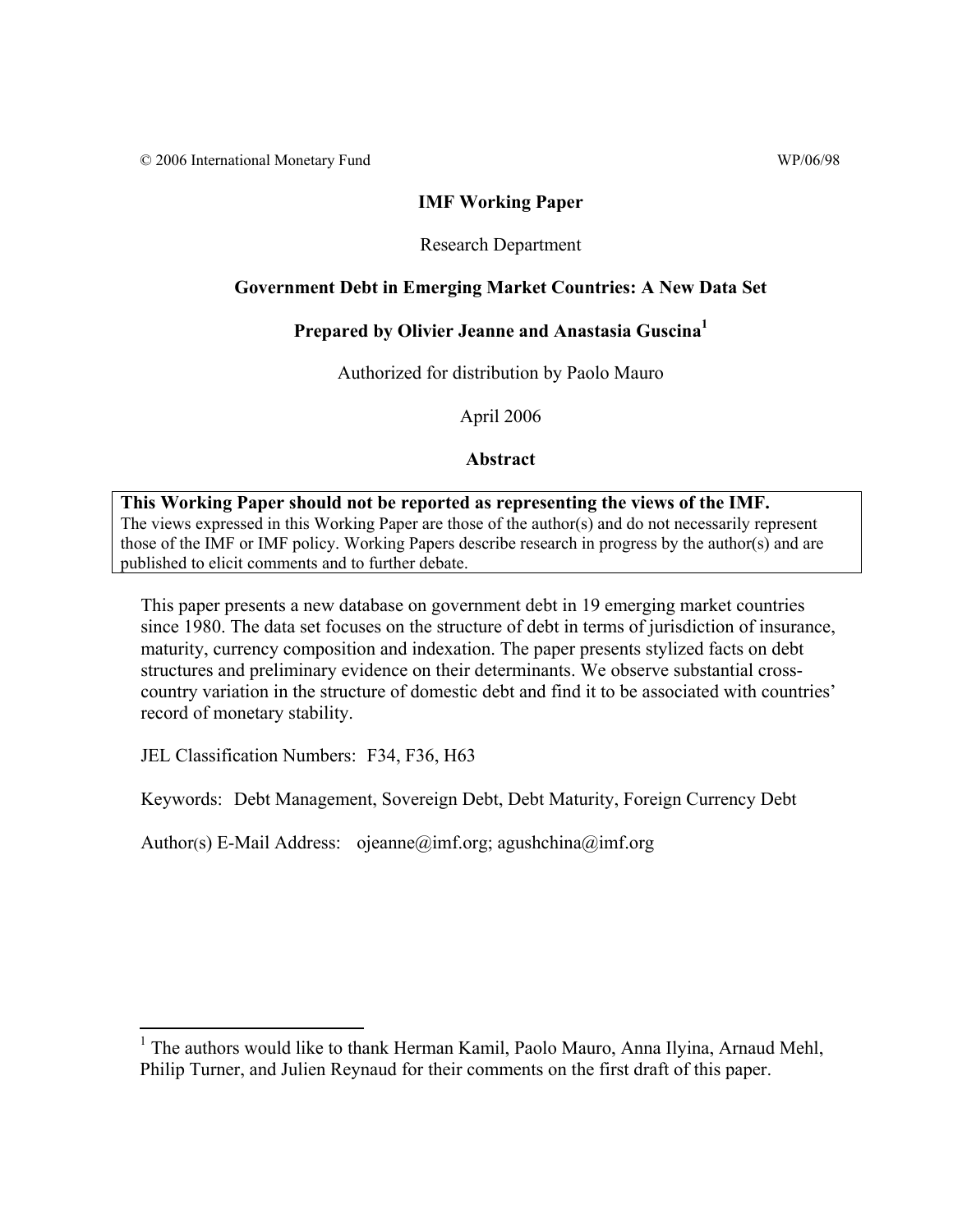|                           | Contents                                                                                                                                     | Page |
|---------------------------|----------------------------------------------------------------------------------------------------------------------------------------------|------|
| $\mathbf{I}$ .            |                                                                                                                                              |      |
| Π.                        |                                                                                                                                              |      |
| III.                      |                                                                                                                                              |      |
|                           |                                                                                                                                              |      |
| V.                        |                                                                                                                                              |      |
| VI.                       |                                                                                                                                              |      |
|                           |                                                                                                                                              |      |
| Tables:<br>1.<br>2.<br>3. | Panel Regression of Share of Domestic-Currency Medium- and Long-term                                                                         |      |
| 1.                        | Figures:<br>Central Government Debt-to-GDP Ratio in Latin America, Asia, and                                                                 |      |
| 2.<br>3.<br>4.            | Ratio of M2 to GDP and Share of Domestic Debt in Total Government Debt 15<br>Stock Market Capitalization and Share of Domestic Debt in Total |      |
| 5.<br>6.                  | Private Savings Rate and Share of Domestic Debt in Total Government Debt17                                                                   |      |
| 7.                        | Structure of Domestic Government Debt in Latin America, Asia, and                                                                            | 19   |
| 8.                        | Share of Domestic Currency Medium- and Long-Term Fixed Interest Rate                                                                         |      |
| 9.<br>10.                 | Structure of Domestic Government Debt in Selected Countries 23<br>Inflation and Domestic-Currency Medium- and Long-Term Fixed                |      |
| 11.                       | Impulse Response of Share of Domestic-Currency Medium- and                                                                                   |      |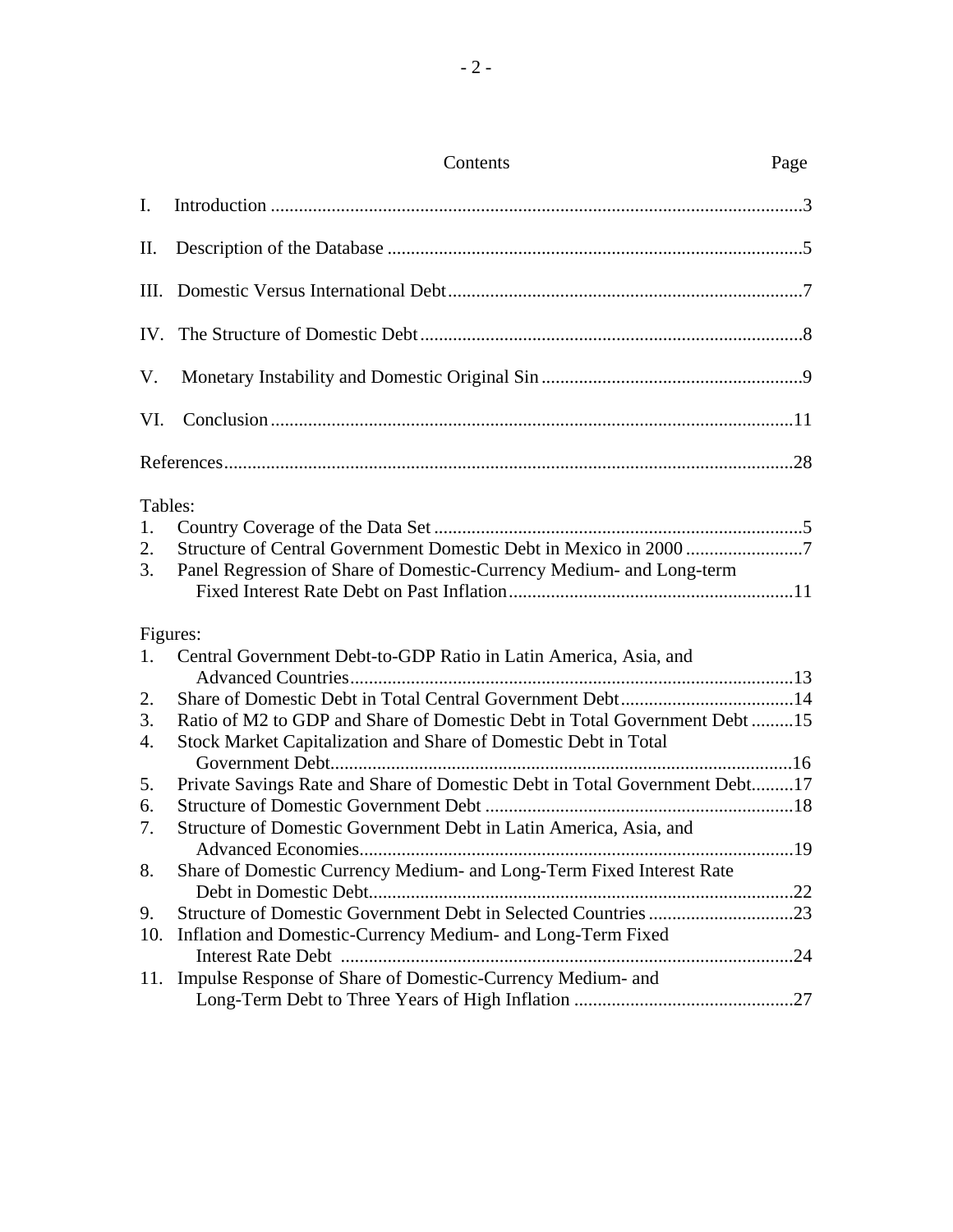#### **I. INTRODUCTION**

It is widely acknowledged that "dangerous" forms of debt (especially short-term and/or foreigncurrency debt) make emerging market countries prone to crises and render these crises more difficult to manage. $2$  This raises the important policy question of how emerging market countries can develop debt structures more similar to the "safe" debt structures that prevail in advanced economies, such as long-term, domestic-currency debt.

As a contribution to the research on this question, this paper presents a new data set on the structure of government debt in emerging market countries. It is the result of a data collection project that was pursued by the two authors in the Research Department of the International Monetary Fund in 2004–05. The paper also presents—as a prelude to more extensive analysis some stylized facts on debt structures, as well as preliminary evidence on their determinants.

Our data set focuses on the debt of the central government in 19 emerging market countries. It is the first database (to our knowledge) to include debt issued both domestically and abroad. The international community collects and publishes comprehensive data on the external debt of developing countries, $3$  but data on domestic debt are much more difficult to come by. Thus, the main comparative advantage of our database is that it includes governments' domestic debt, with detailed information on its structure in terms of maturity, currency composition, and indexation.

The recent literature on the debt of emerging market countries suggests that domestic debt is a more interesting object of inquiry than international debt. The debt issued abroad by most countries (including industrial ones) is of medium maturity and denominated in a foreign currency, mainly the U.S. dollar—a fact that has been emphasized and documented by Eichengreen and Hausmann (1999) under the name of "original sin."<sup>4</sup> By contrast, we find major cross-country variation in the structure of domestically issued debt, a fact emphasized by Goldstein and Turner (2004) and Jeanne (2005). This opens an exciting area for applied

<sup>&</sup>lt;sup>2</sup> See Isard (2005) for a recent review of the debates on what emerging market countries can do to reduce their vulnerability to financial crises, as well as a number of general directions for systemic reform. The various channels by which currency and maturity mismatches in balance sheets can generate or magnify crises are reviewed in Jeanne and Zettelmeyer (2005).

<sup>&</sup>lt;sup>3</sup> The World Bank collects data on the external debt of the 136 countries that report public and publicly guaranteed debt under the Debtor Reporting System (DRS). These data form the basis for the Global Development Finance (GDF) data set.

<sup>4</sup> To be precise, this is what Eichengreen and Hausmann defined as the *international* dimension of original sin. Eichengreen and Hausmann and their followers have also defined a *domestic* version of original sin for which we see little evidence in the data. We shall come back to that point.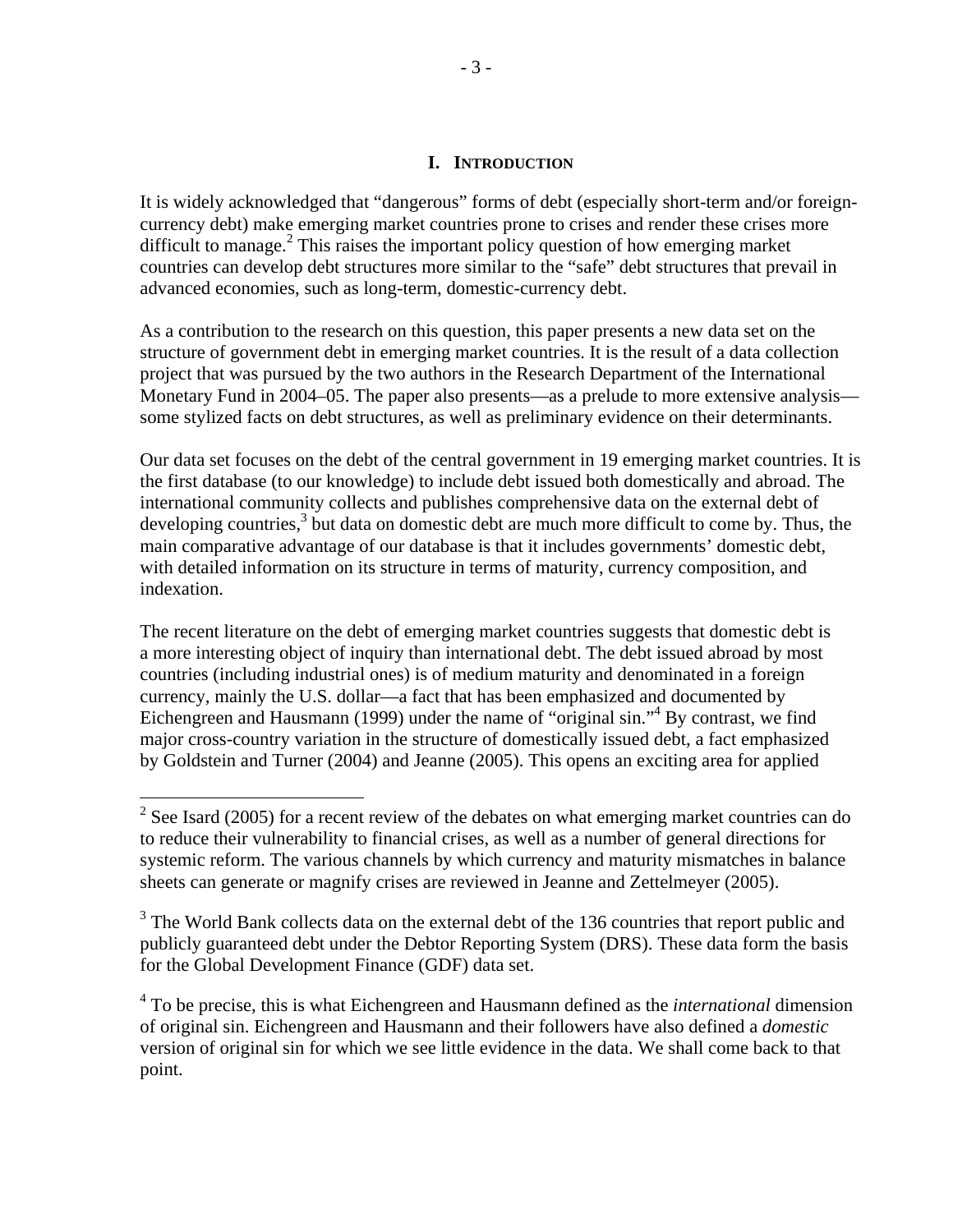research: one would like to know more about the factors that led some countries to develop "risky" domestic debt structures, and conversely which policies might make them safer.<sup>5</sup>

There are unfortunately very few cross-country data sources on domestic debt structures that researchers can rely on. Missale (1999) reports detailed data on government debt structures for 18 OECD countries. The Bank for International Settlements (BIS) publishes data on the size of the domestic debt market for a larger sample of countries in its statistics on domestic debt securities, but with little detail on the structure of debt.<sup>6</sup> For emerging market countries, the main source of information on domestic debt structures has been JP Morgan's *Guide to Local*  Markets (1998, 2000, and 2002).<sup>7</sup> For each year, this report provides a snapshot of information on domestically traded public debt for 24 emerging market economies. Burger and Warnock (2003) use unpublished data on the country distribution of U.S. investors' international bond portfolios that are collected by the U.S. Federal Reserve.

There have been efforts, more recently, to construct cross-country databases on the structure of debt in emerging market and developing countries. Mehl and Reynaud (2005) collected data on domestic debt structures in 33 countries from national sources, like we did, but over a shorter period (1994–2004) and with a less detailed breakdown. Christensen (2005) collected data on the domestic debt of 27 sub-Saharan African countries. A data collection project similar to ours has been independently pursued for Latin American countries, by the Inter-American Development Bank (Cowan and others, 2006). Kamil (2006) has collected data on the currency composition and maturity of corporate debt in Latin America.

In a nutshell, our database has the following advantages: (1) it puts together domestic and international debt in a way that is comparable across countries; (2) it starts relatively early (in 1980, except for the transition countries); (3) it provides an unprecedented level of detail on the structure of domestic debt, with a breakdown in 18 different categories.

<u>.</u>

 $<sup>5</sup>$  Although this paper is part of a research agenda that focuses on domestic reforms, we believe</sup> that reforming the international debt market could yield significant benefits, too. Our point is simply that the empirical research on international reform has a less diverse cross-country experience to rely on.

 $6$  The only information it provides on the structure of debt is a breakdown by residual maturity (more or less than one year). The BIS data have been used by Claessens, Klingebiel, and Schmukler (2003) and Eichengreen and Luengnaruemitchai (2004) to study the development of domestic bonds markets.

<sup>&</sup>lt;sup>7</sup> This source is used by Hausmann and Panizza (2003), Borensztein and others (2004), and Jeanne (2005).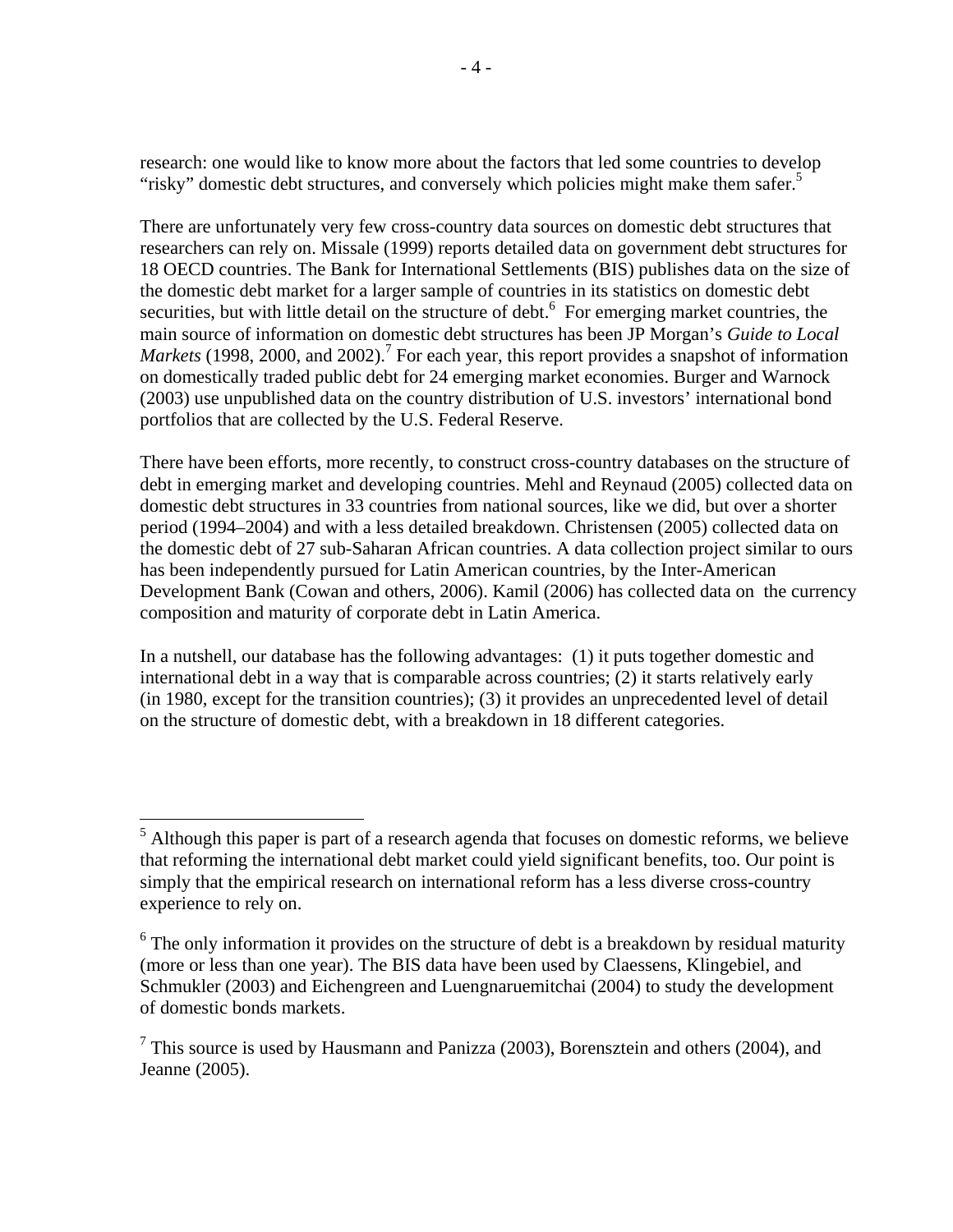The paper is structured as follows. Section II gives a broad description of the database.<sup>8</sup> Sections III and IV present some stylized facts about domestic and international debt. Section V looks at the link between monetary credibility and domestic "original sin."

# **II. DESCRIPTION OF THE DATABASE**

Our data set covers the debt of the central government in 19 countries (6 in Latin America, 7 in Asia, 4 transition countries plus Israel and Turkey—see Table 1). Most of the countries are middle-income countries and are classified by the financial community as emerging market countries.<sup>9</sup> Our data set provides various decompositions of the outstanding stock of central government debt at different points in time. We focus on the *central government* rather than broader entities because data were difficult to find for local governments and public enterprises in most countries. We include the international debt of central banks but not their domestic debt, which is generally small.<sup>10</sup>

| Latin America | Asia        | Others         |
|---------------|-------------|----------------|
| Argentina     | China       | Czech Republic |
| <b>Brazil</b> | India       | Hungary        |
| Chile         | Indonesia   | <b>Israel</b>  |
| Colombia      | Malaysia    | Poland         |
| Mexico        | Korea       | <b>Russia</b>  |
| Venezuela     | Philippines | Turkey         |
|               | Thailand    |                |

Table 1. Country Coverage of the Data Set

We collected annual data on government debt starting in 1980. For international debt, we have annual data for all countries over the period 1980–2002. For domestic debt, the data were available only after 1992 or 1993 in the four transition countries (Czech Republic, Hungary, Poland, and Russia). Although we recorded the data at the quarterly or monthly frequency whenever we found them, the results presented in this paper are all based on annual data.

 $10$  There is one exception to that rule: Chile. For that country, we included the domestic debt of the central bank, because the Central Bank of Chile has issued large amounts of debt on behalf of the government.

<sup>&</sup>lt;sup>8</sup> The database and its construction are described in greater detail in Jeanne and Guscina (2006).

<sup>&</sup>lt;sup>9</sup> They belong to JP Morgan Emerging Markets Bond Index Global (EMBIG), except India, Korea, the Czech Republic, and Israel.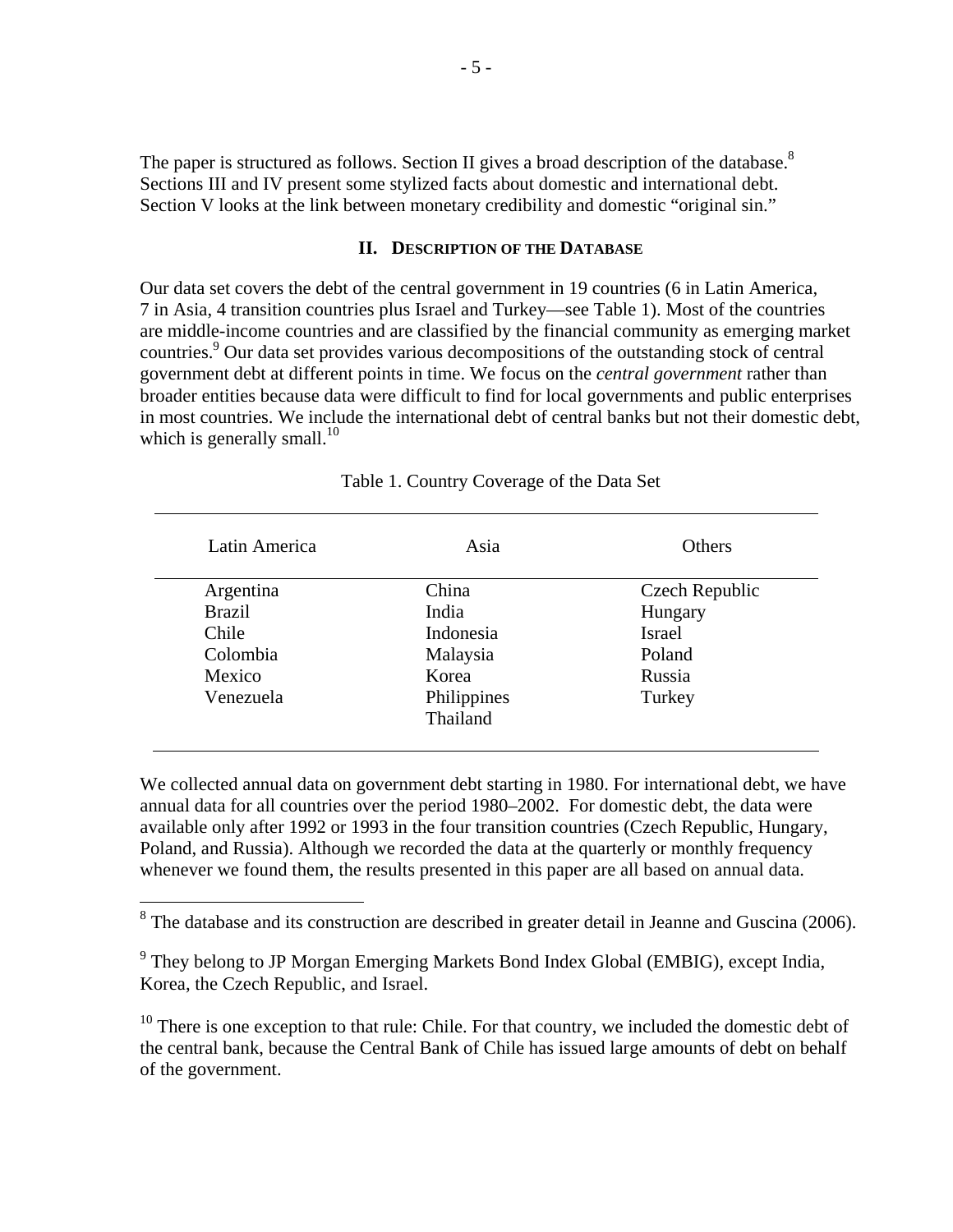The breakdown that comes first in our decomposition is between domestic debt and international debt. We define these concepts in terms of jurisdiction of issuance: domestic debt is debt issued domestically, whereas international debt is issued under a foreign jurisdiction. This is different from the concepts of domestic and foreign debt as defined in the International Financial Statistics (IFS) or Global Development Finance (GDF) databases, where the criterion is the residency of the debt holder. Although the residency of the debt holder is a natural criterion from a balance-of-payments accounting perspective, it was not possible to obtain a breakdown by residency of the debt holder for the detailed categories of domestic debt that we consider in our data set. Moreover, the jurisdiction of issuance is also a meaningful aspect of debt structure.

The template, the collection, and the construction of the data were different for domestic and international debt. There is no existing cross-country data set on the structure of domestic government debt, so we had to rely on national sources. For each country in the data set, we listed all the debt instrument that were used by the government since 1980, and recorded the characteristics of each instrument in terms of maturity, currency composition, indexation, interest rate, and the outstanding stocks. Although most of this information was found on the authorities' web sites and in various publications, it generally had to be complemented with information that we obtained from the national authorities, directly or through the IMF's desk economists and resident representatives. The sources and some details about the construction of the data may be found in Jeanne and Guscina (2006). We focused on three characteristics of domestic debt structures:

- 1. *Maturity*: with a decomposition between short-term (original maturity of one year or less), medium-term (original maturity between one and five years), $11$  and long-term (original maturity longer than five years).
- 2. *Denomination/indexation of the principal*: in local currency, foreign currency (generally the U.S. dollar), or a price index (generally a consumption price index). What matters for the classification is the unit determining the value of the repayment—for example, debt denominated in local currency but indexed to a foreign currency is counted as foreign currency debt.

## 3. *Fixed or variable interest rate*.

 $\overline{a}$ 

Crossing the different criteria gives us 18 different debt categories. This is illustrated in Table 2 for the case of Mexico in 2000. Each cell of the table gives the amount of Mexican government outstanding debt for any given combination of maturity, indexation/denomination of the principal, and the interest rate. Most of the cells are empty in Mexico this particular year. However, most cells are represented in the data when we look at the whole sample.

 $11$ Debt with a maturity of exactly five years was counted as medium term, with some exceptions that are explained in Jeanne and Guscina (2006).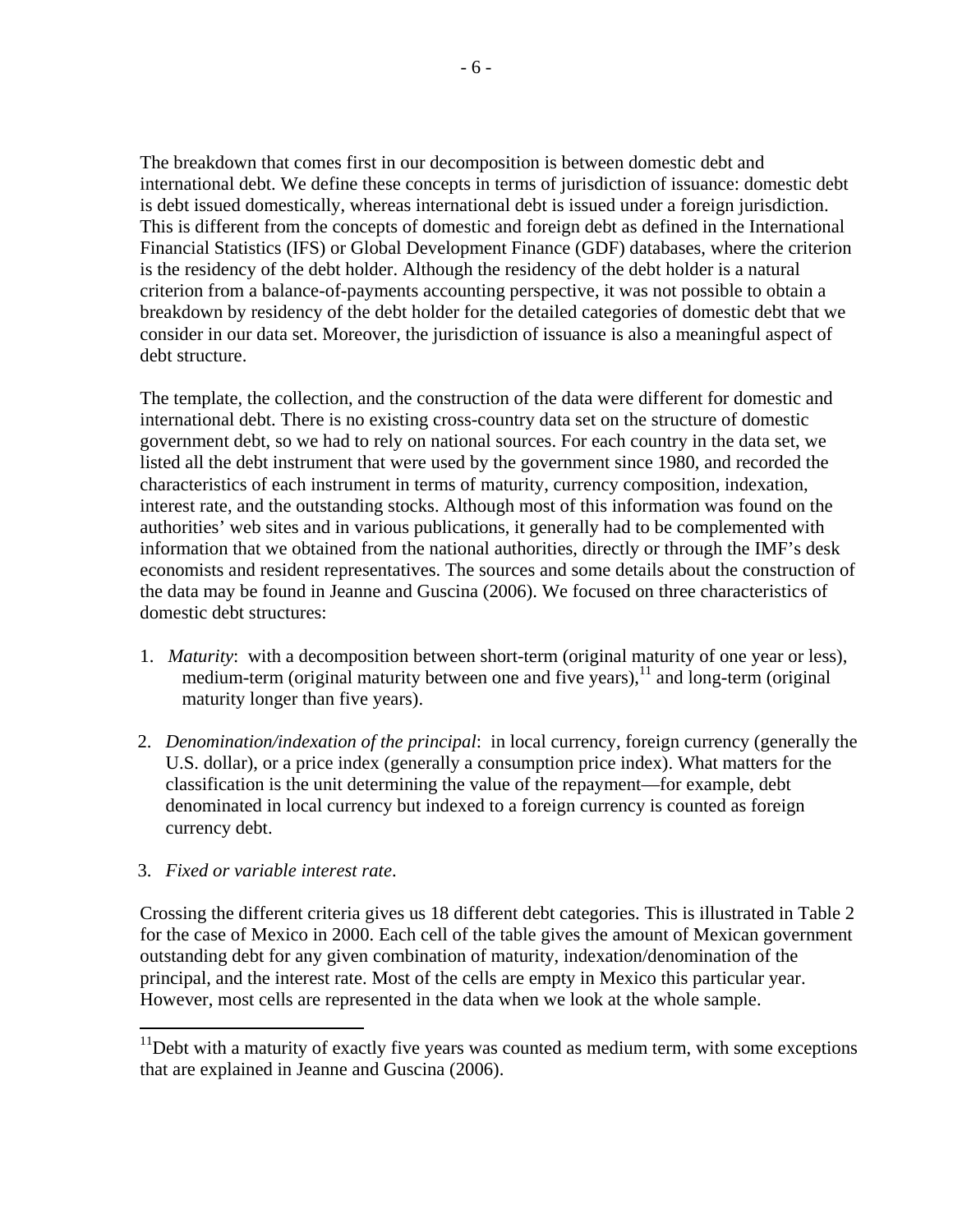|                                          | <b>Short Term</b> | Medium Term | Long Term |
|------------------------------------------|-------------------|-------------|-----------|
| Domestic Currency Fixed Interest Rate    | 24.93             | 4.86        | 0.00      |
| Domestic Currency Variable Interest Rate | 0.00              | 49.32       | 0.00      |
| Foreign Currency Fixed Interest Rate     | 0.00              | 0.00        | 0.00      |
| Foreign Currency Variable Interest Rate  | 0.00              | 0.00        | 0.00      |
| Indexed Fixed Interest Rate              | 0.00              | 10.10       | 10.78     |
| Indexed Variable Interest Rate           | 0.00              | 0.00        | 0.00      |

| Table 2. Structure of Central Government Domestic Debt in Mexico in 2000 |
|--------------------------------------------------------------------------|
| (in percent)                                                             |

Source: Jeanne-Guscina Debt Database.

 $\overline{a}$ 

We did not focus on the same type of information for international debt as for domestic debt because, as mentioned in the introduction, it is well known that it is mostly medium-term and denominated in foreign currency. Here the focus was more on the distinction between private and official creditors, and between bank loans and bonds. The template was largely inspired by the GDF data set (which was also the main source of our data on international debt).<sup>12</sup>

## **III. DOMESTIC VERSUS INTERNATIONAL DEBT**

Our database reveals that the ratio of total central government debt to GDP does not differ much between Latin America, Asia, and the advanced economies (Figure 1).<sup>13</sup> By contrast, there are significant differences in the reliance on domestic debt (Figure 2). Latin America has relied on domestic debt to a lesser extent than Asia and developed countries and has borrowed mostly abroad. The difference between Latin America and the rest of our sample has decreased over time—the share of its debt that was domestically issued increased by 15 percent between 1988 and 2002—but remained significant at the end of the sample period.

<sup>13</sup> Our group of advanced economies is composed of Canada, Japan, France, the United Kingdom and the United States. The source of the data is Missale (1999).

 $12$  The World Bank publishes data on Public and Publicly Guaranteed (PPG) debt, an aggregate that is broader than central government debt, because it includes all the debt issued or guaranteed by the public sector. We were able to fill in most of our template on international debt by using unpublished data collected by the World Bank. (We thank Nevin Fahmy for providing us with those data.) There was one exception, Israel, which does not participate in the World Bank's Debtor Reporting System, and for which we had to rely on national sources.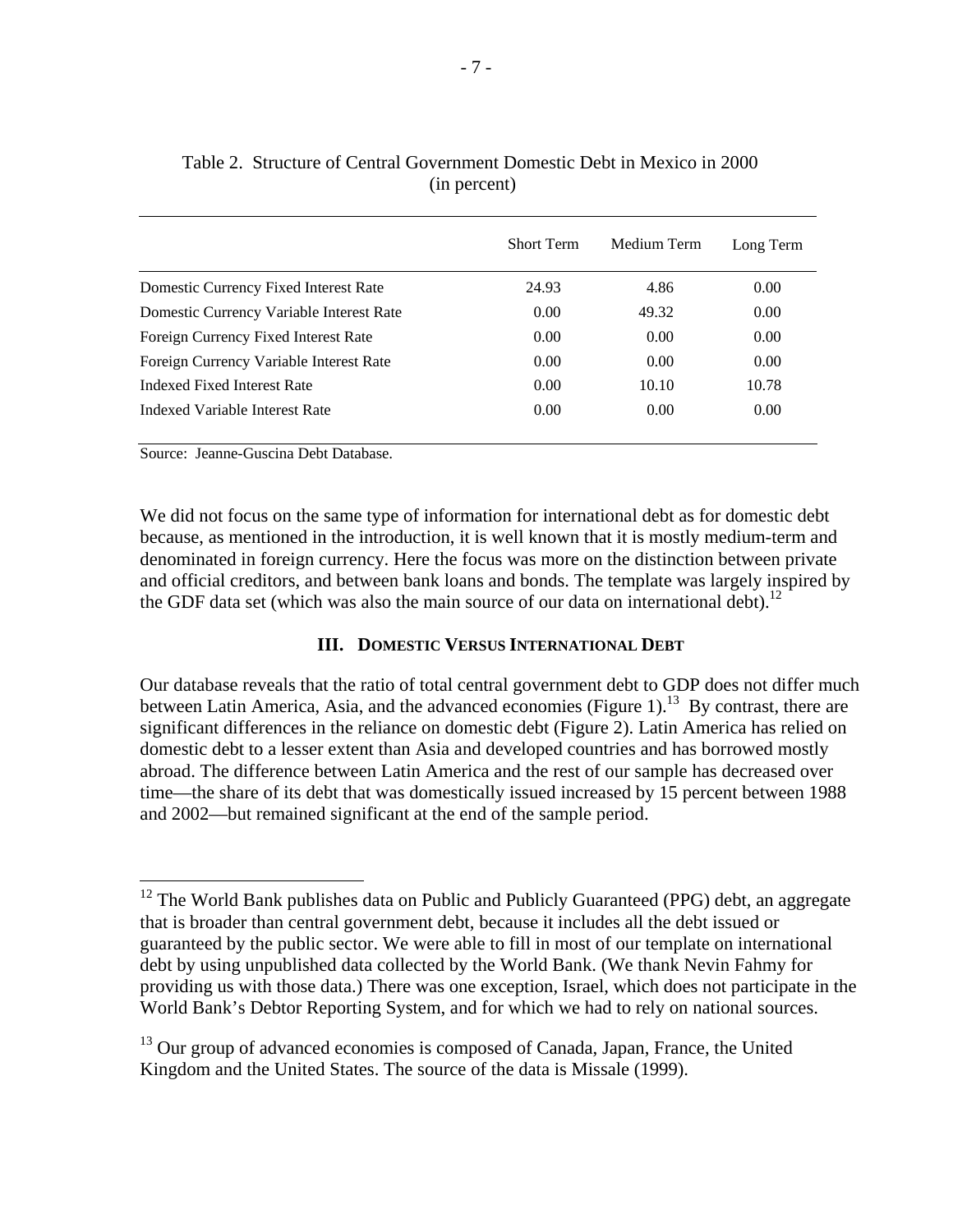One would like to understand why some governments tend to rely more on international debt than domestic debt to finance their deficits, especially because domestic and international debt tend to have different structures. A reasonable conjecture is that a government that needs to finance a given deficit will tend to rely more on domestic markets if domestic savings are high and the domestic banking and financial system developed.

This conjecture is partly confirmed by a rough examination of the data. First, we consider the correlation between the share of domestic debt and two different measures of domestic financial development. Figure 3 shows a positive correlation with the average ratio of M2 to GDP, suggesting that a large banking sector helps the governments to sell its debt domestically. Figure 4 looks at a different measure of financial development, the country's stock market capitalization as a share of GDP. Again, there seems to be a positive correlation. These results are consistent with Claessens, Klingebiel, and Schmukler (2003) who find a positive relationship between the size of domestic government debt and the domestic investor base.

The evidence is less convincing for the savings rates. Figure 5 plots the share of domestic debt in total central government debt against the private savings rate for each country in our sample, taking the average over the time period for which the data are available. We do not observe a clear positive correlation between the private savings rate and the reliance on domestic debt. The absence of correlation persists if we exclude official debt.

# **IV. THE STRUCTURE OF DOMESTIC DEBT**

By contrast with international debt, whose structure is very homogeneous, we observe a great deal of variety in the structure of domestic debt. Figure 6 shows the breakdown of domestic debt in the categories of Table 2. This figure was constructed by computing the share of each category in domestic debt for each country year in our sample and then taking the average over all countries and all years. By construction, the 18 bars in Figure 6 sum up to 100 percent.

Several interesting facts stand out. The first striking fact is the importance of domestic-currency, long-term debt with a fixed interest rate. This finding is in flagrant contradiction with Eichengreen and Hausmann's (1999) domestic "original sin" hypothesis.14 Emerging market governments not only *can* borrow long-term and in domestic currency, but they do—this is by far the most prevalent category of debt in our sample.

Second, although most categories of debt are represented in the data, some are quite rare. The only category that is not represented at all in the data is short-term indexed debt with a variable

 $\overline{a}$ 

 $14$  Which they defined as the fact that in emerging market countries "the domestic currency cannot be used to … borrow long-term, even domestically." Hausmann and Panizza (2003) added a criterion involving the interest rate: for them, the domestic original sin is the fact that most countries "do not borrow in local currency at long maturities and fixed rates even at home."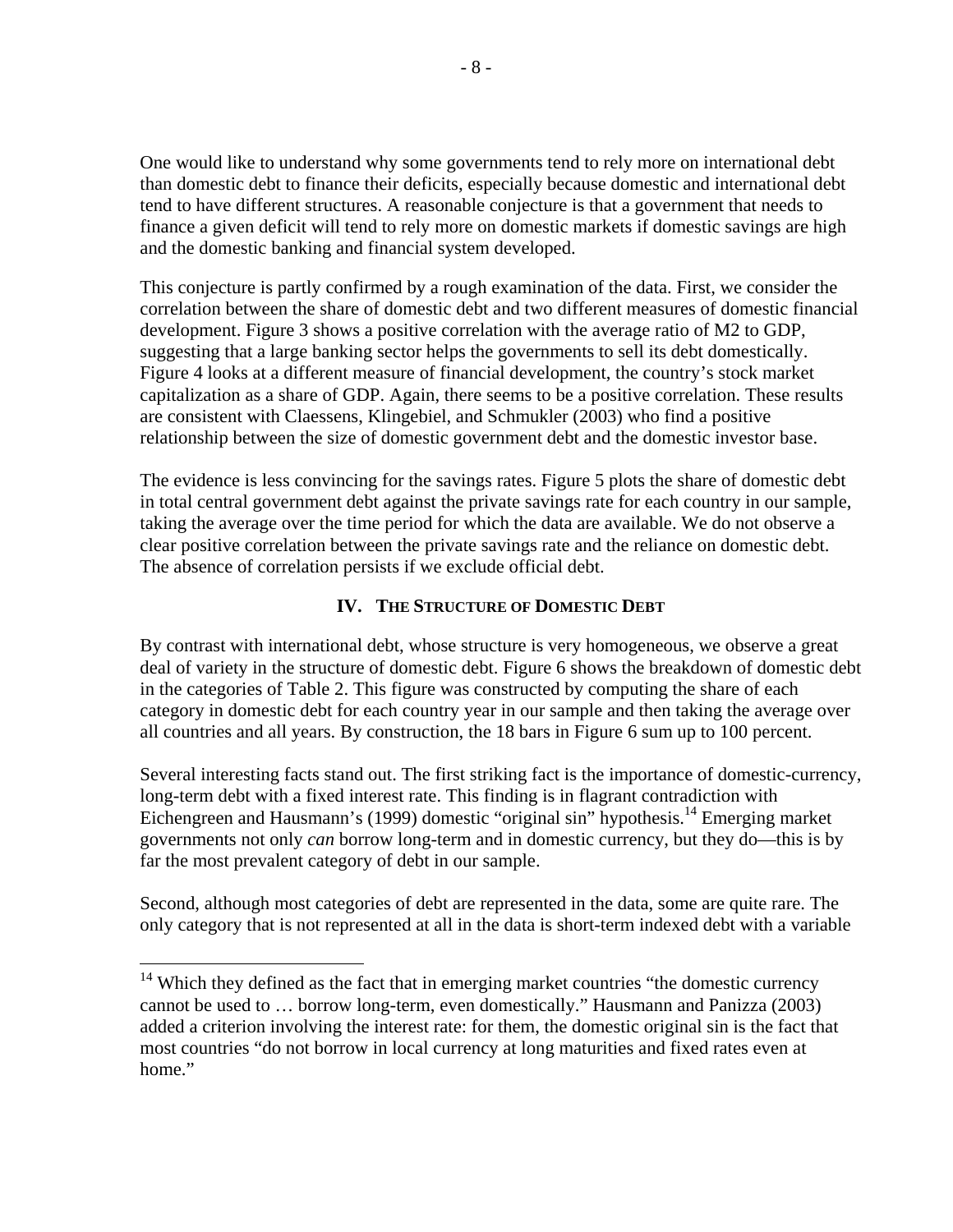interest rate. Short-term, foreign-currency debt with a variable interest rate would also be absent from the data if the Argentine government had not issued a floating rate Treasury bill indexed to the U.S. dollar in 1988.

We observe very little foreign currency debt, indexed debt, or variable interest rate debt with a short maturity (for example, less than 3 percent of the indexed debt is short-term). Most of the short-term debt consists of Treasury bills denominated in domestic currency and with a fixed interest rate. However, there are important exceptions, the most famous one being the Mexican Tesobonos, which were indexed to the U.S. dollar and in 1994 amounted to 70 percent of the Mexican government's short-term debt.<sup>15</sup>

Our data also reveal a lot of heterogeneity across regions. Figure 7 reports the same information as in Figure 6 for Latin America, Asia, and (for the sake of comparison) our small group of advanced countries. The structure of domestic debt in Asia is very similar to that in advanced countries, with an overwhelming share of domestic-currency debt of medium- to long-term maturity and with a fixed interest rate (hereafter, DLTF debt). The situation is different in Latin America. There domestic-currency, fixed-interest rate debt is less prevalent (although far from absent), and most of this debt is short-term. The share of DLTF debt in total debt is not only lower but has also declined over time in Latin America (Figure 8).

Figure 9 gives some information about the domestic debt structure of the countries in which the share of DLTF debt was less than 50 percent on average. We observe a variety of experiences, with some countries relying mainly on one form of debt (such as Israel on indexed debt, or Argentina on foreign-currency debt) and other countries diversifying more their debt structures (Brazil, Mexico, Turkey). An important question for future research is to understand the determinants of the choice between the various alternatives to DLTF debt.

# **V. MONETARY INSTABILITY AND DOMESTIC ORIGINAL SIN**

The lower share of medium- and long-term domestic-currency debt in Latin America could be due the monetary instability in this region. Monetary instability makes long-term domesticcurrency debt risky, for both the lender and the borrower, by generating some uncertainty in the real value of the repayment. We investigate this hypothesis by looking at the correlation between inflation and the share of DLTF debt in domestic debt.<sup>16</sup> The share of domestic debt

 $\overline{a}$ 

<sup>&</sup>lt;sup>15</sup> Other examples include Argentina (95 percent of its short-term debt was in foreign currency in 1987) and Brazil (54 percent of its short-term debt was indexed in 1986).

<sup>&</sup>lt;sup>16</sup> From a theoretical point of view the volatility of inflation is more appropriate than the level of inflation as a measure of the risk associated with long-term domestic-currency debt (a high but constant inflation rate will not generate any uncertainty in the real value of the domestic monetary unit). However, the level of inflation is a good proxy for its volatility because the two variables are closely correlated.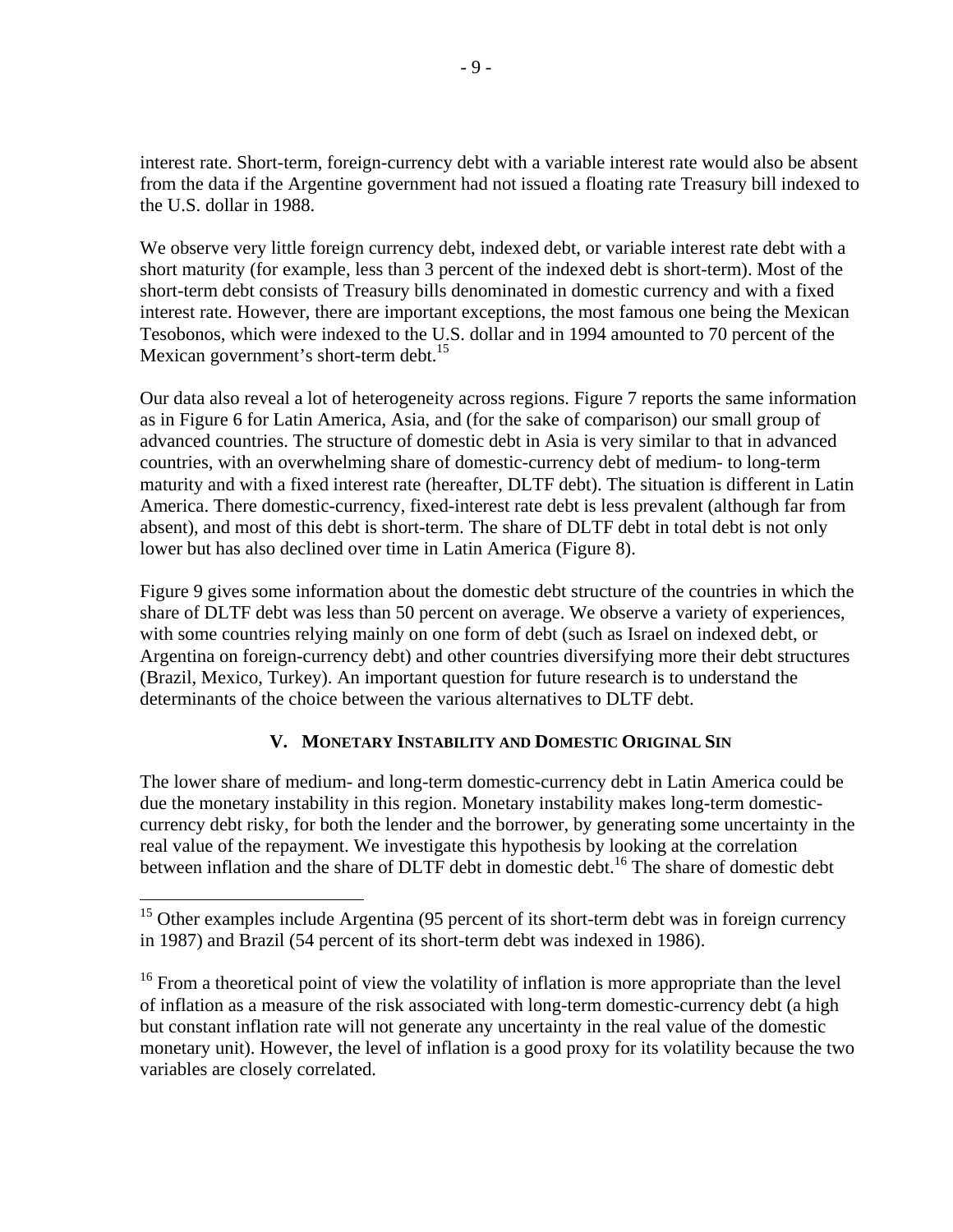that is *not* DLTF is one of Hausmann and Panizza's (2003) measures of domestic original sin (this measure is also used by Mehl and Reynaud, 2005).

Figure 10 plots the average share of DLTF debt in a given decade against the average inflation rate in the previous decade. We show two decades—the 1980s and the 1990s—and a third plot for 2000–04. We keep only the countries for which we have 20 years of data and exclude Indonesia (which had no domestic debt for most of the period). The experience of developed countries is summarized by taking the unweighted average of our group of industrial countries.

In the 1980s DLTF debt had virtually disappeared in the two countries that had more than 100 percent inflation on average in the 1970s, Argentina and Chile. Inflation was much higher in the 1980s than in the 1970s, especially in Brazil and Argentina, and to a lesser extent in Israel and Mexico, leading to the disappearance of DLTF debt in Brazil and Mexico in the following decade. In Turkey, where inflation was relatively high all the time (49 percent on average) but never reached the hyperinflationary peaks of Brazil or Argentina, the share of DLTF debt gradually declined from 66 percent in 1980 to 29 percent in 2004.

The return to monetary stability in the 1990s has not allowed DLTF debt to recover significantly in the countries where this debt had been previously curtailed by monetary instability. In 2000–04, the share of DLTF debt remained insignificant in Brazil, Argentina, Chile, and relatively small in Israel and Mexico, in spite of average inflation rates that were in the single digits in the 1990s. History-dependence in the dynamics of DLTF debt might explain why some authors have failed to find a robust relationship between monetary credibility and a country's capacity to borrow at home for long duration and in local currency (Hausmann and Panizza, 2003). However, the recent pick-up in the share of DLTF debt in Mexico and Israel, after one decade of low inflation, suggests that some recovery is possible.

We further investigate this matter with a panel regression of the share of DLTF debt in domestic debt on a lag and a dummy variable that takes value 1 if the inflation rate exceeded 100 percent in at least one year during the previous decade. Our results, reported in Table 3, suggest a statistically very significant impact of inflation. The coefficient on the lagged dependent variable is large, suggesting that the impact of inflation is relatively persistent, but the fact that it is lower than 1 also suggests that there is no hysteresis. The second regression in Table 3 introduces an interaction between the lagged share of DLTF debt and the dummy for past inflation to test for the possibility that DLTF debt could be more quick to disappear in response to high inflation than to reappear in response to low inflation. The regression results suggest that this is indeed the case.

To illustrate the quantitative impact of inflation, Figure 11 shows the impulse responses of the debt structure to an inflationary shock that raises the inflation rate above the 100 percent threshold for three years in a row, starting from a situation where DLTF debt amounts to 80 percent of total debt. The impact of inflation is quantitatively large, and persistent, especially with the second regression, which implies that DLTF debt virtually disappears 10 years after the end of the inflationary shock and remains at only half of its initial level after 30 years.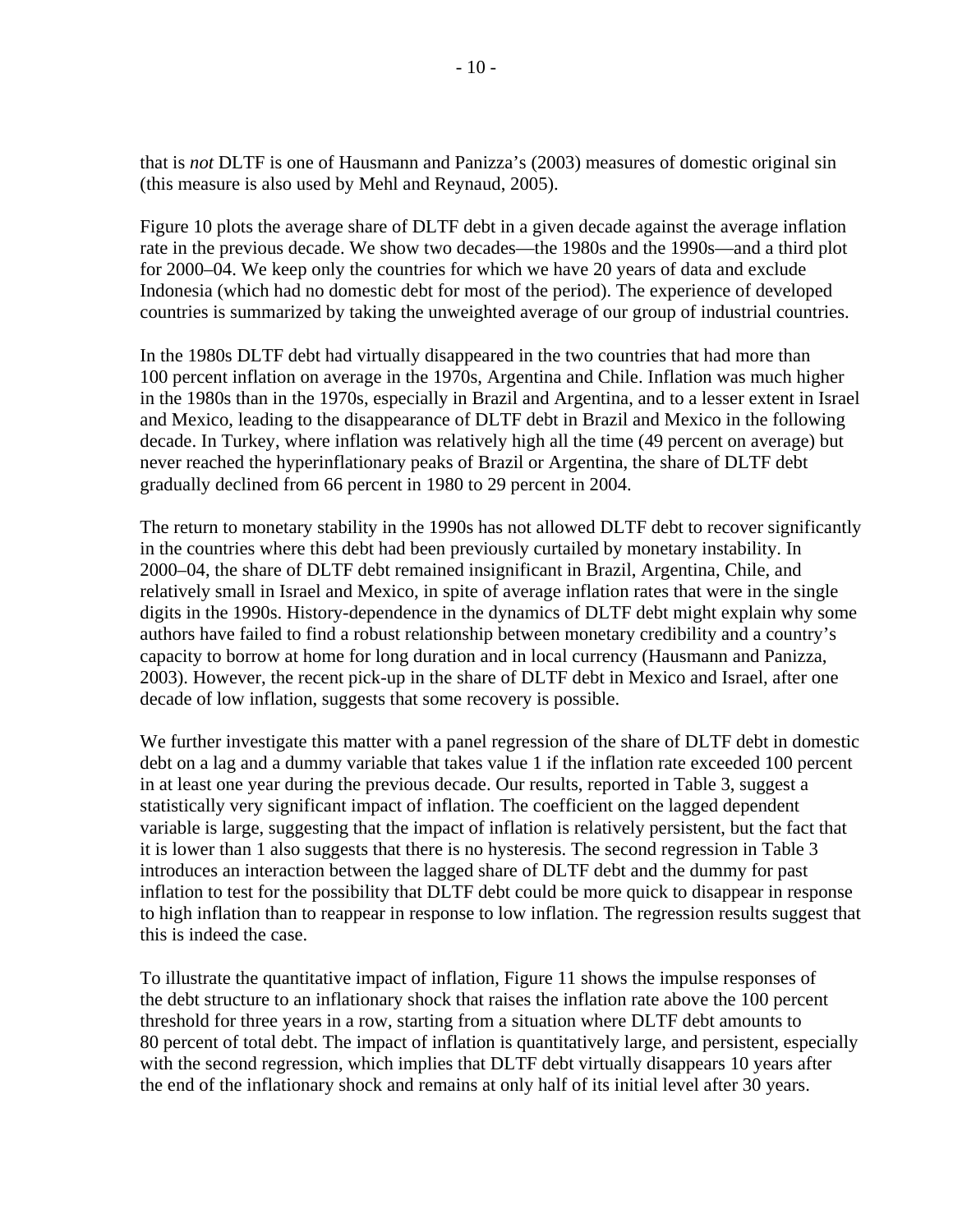# Table 3. Panel Regression of Share of Domestic-Currency Medium- and Long-Term Fixed Interest Rate Debt on Past Inflation Dependent Variable: Share of DLTF Debt in Domestic Debt (in percent)

|                                                  | Regression 1             | Regression 2             |
|--------------------------------------------------|--------------------------|--------------------------|
| Lagged share of DLTF debt                        | 0.92<br>$(0.025)$ ***    | 0.96<br>$(0.012)$ ***    |
| Dummy for inflation > 100%<br>in previous decade | $-7.03$<br>$(2.267)$ *** | $-2.01$<br>$(1.146)^*$   |
| Lagged share times inflation<br>dummy            |                          | $-0.26$<br>$(0.095)$ *** |

Note: Standard errors in parenthesis. The data on DLTF debt come from the Jeanne-Guscina database. Inflation comes from IFS and GFD. Country fixed effects were not significant and were omitted from the regression.

Overall, the evidence suggests that the government's ability to borrow in domestic currency at medium or long maturities was curtailed by monetary instability in some countries, and that the governments in those countries were left with a choice between borrowing short-term in domestic currency, or at longer maturities with some form of indexation. This result is broadly consistent with the findings of Burger and Warnock (2003), Claessens, Klingebiel, and Schmukler (2003), or Mehl and Reynaud (2005).

## **VI. CONCLUSION**

This paper has presented a new data set on the structure of government debt in emerging market countries. Our database puts together domestic and international debt in a way that is comparable across countries and provides an unprecedented level of detail on the structure of domestic debt. Hopefully this data set will help researchers understand why some countries develop "dangerous" debt structures, and what policies can make then safer.

To sum up our preliminary findings, we observe a great deal of variation in the structure of domestic debt, both across countries and over time. Some emerging market countries, especially in Asia, have debt structures that are very similar to those in advanced countries, with a high share of long-term domestic-currency debt. Other countries, especially in Latin America, have very low shares of long-term domestic-currency debt. We find evidence that this difference may be related to a history of monetary instability in the second group of countries.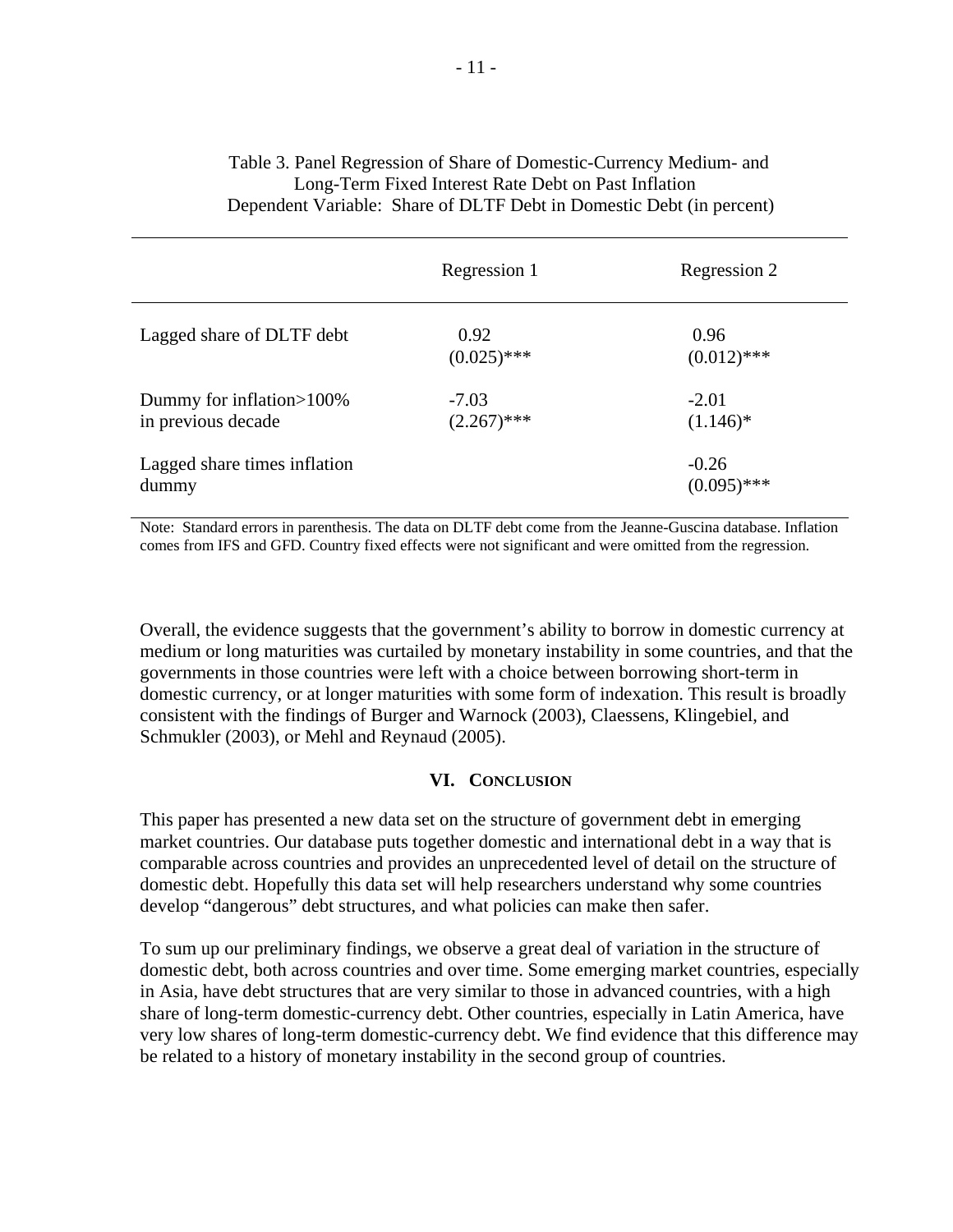We hope that this data set will help researchers to pursue other questions. One question that would deserve more research is the choice between CPI-indexed, short-term debt and foreigncurrency debt, in the countries where long-term domestic-currency debt has been curtailed by monetary instability.

We also plan to augment our database with data on the interest rates at which different types of instruments were issued. Interest rate series would be useful from different perspectives. Data on quantities and prices could allow us to estimate econometrically a system of supply and demand for the different types of debt. This would also give us a measure of the interest rate premium that must be paid on new debt instruments, and of the benefits of large and liquid markets, potentially leading to some insights on the microeconomics of the development of domestic debt markets.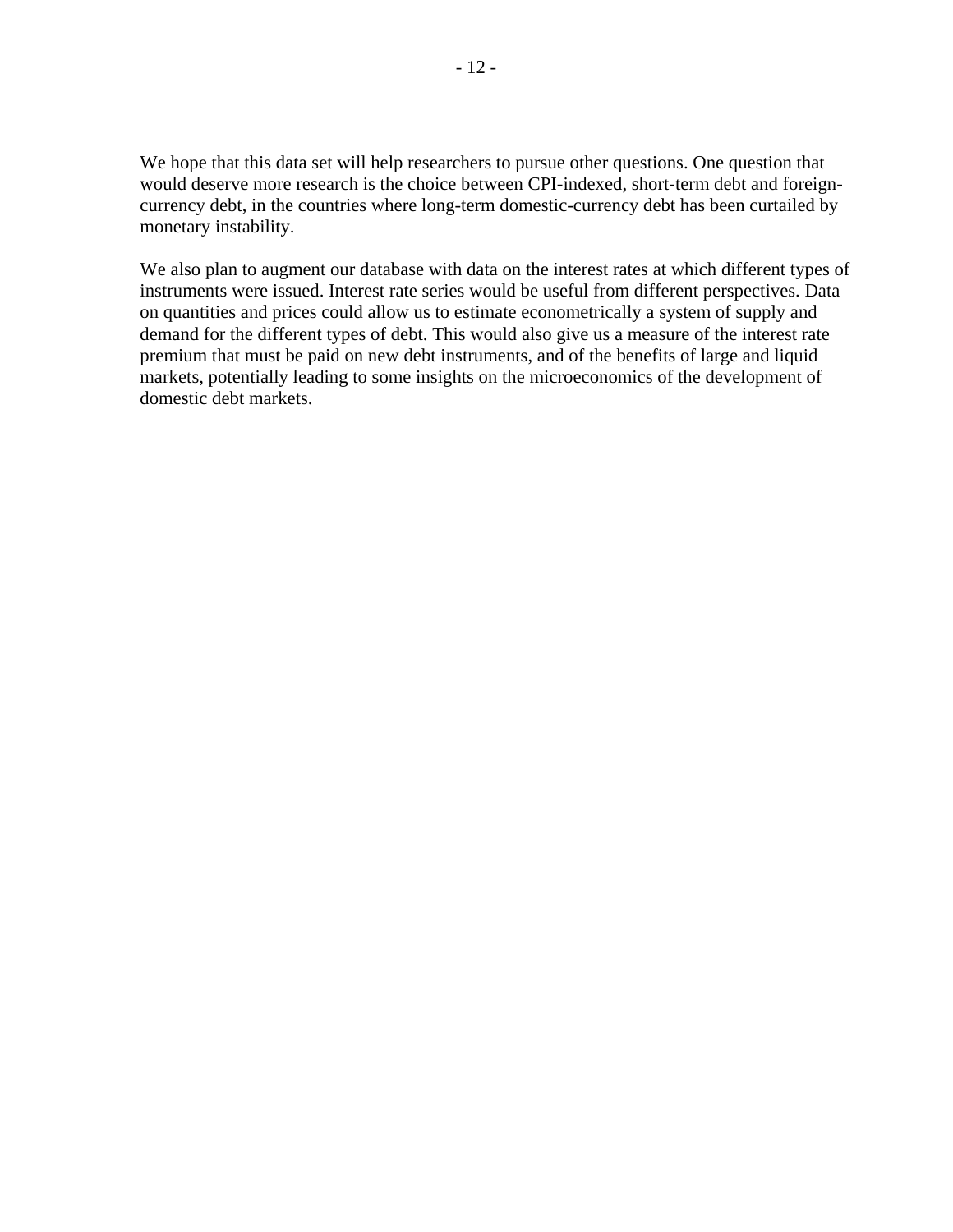

Figure 1. Central Government Debt-to-GDP Ratio in Latin America, Asia, and Advanced Economies (in percentage points)

 Sources: Jeanne-Guscina EM Debt Database 2006 and Missale (1999). Note: Latin America includes Argentina, Brazil, Chile, Colombia, Mexico, and Venezuela. Asia includes China, India, Indonesia, Korea, Malaysia, the Philippines, and Thailand. Advanced countries include Canada, France, Japan, United Kingdom, and United States.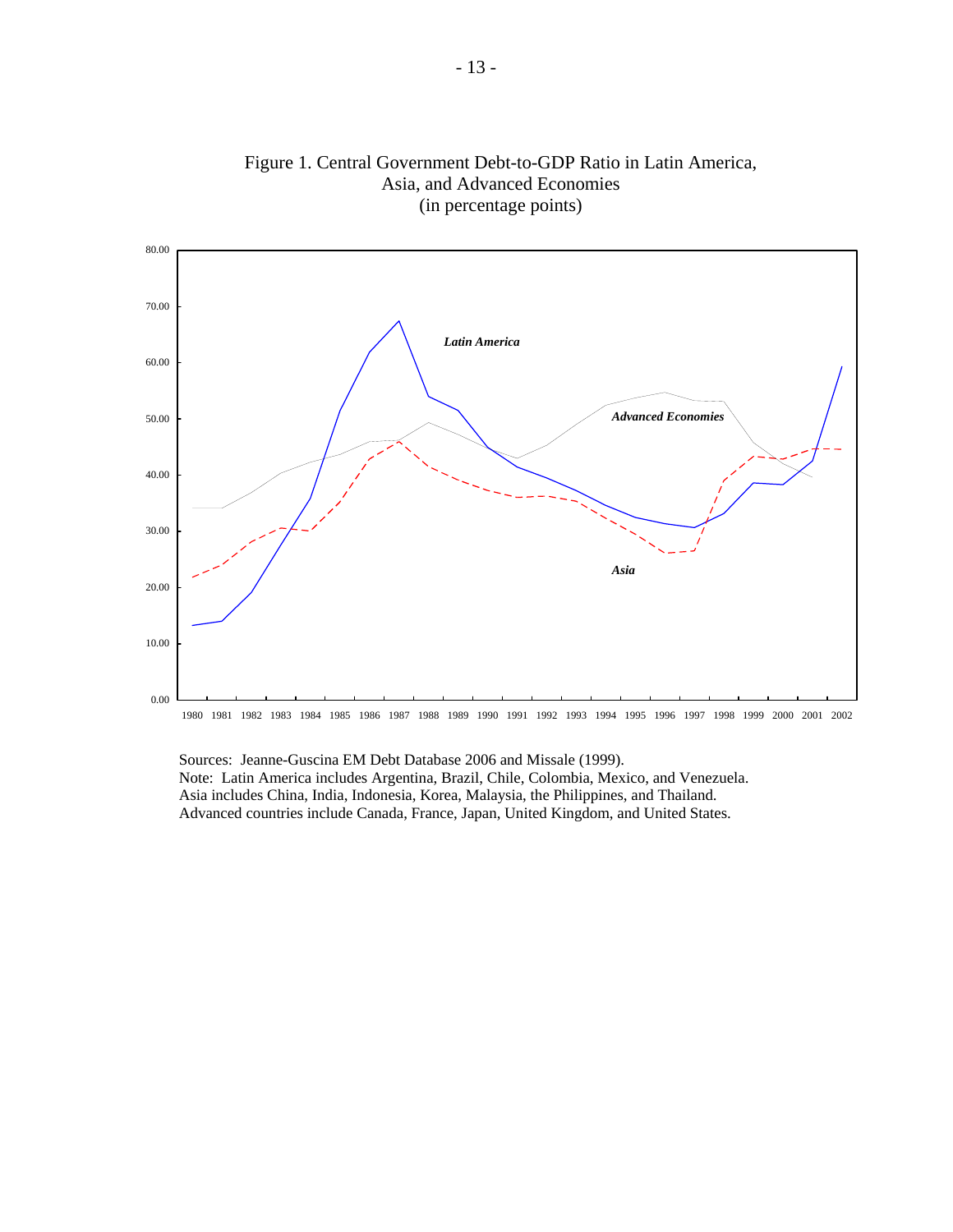

Figure 2. Share of Domestic Debt in Total Central Government Debt (in percentage points)

 Sources: Jeanne-Guscina EM Debt Database 2006, IFS, and Missale (1999). Note: Latin America includes Argentina, Brazil, Chile, Colombia, Mexico, and Venezuela. Asia includes China, India, Indonesia, Korea, Malaysia, the Philippines, and Thailand. Advanced countries include Canada, Japan, United Kingdom, and United States.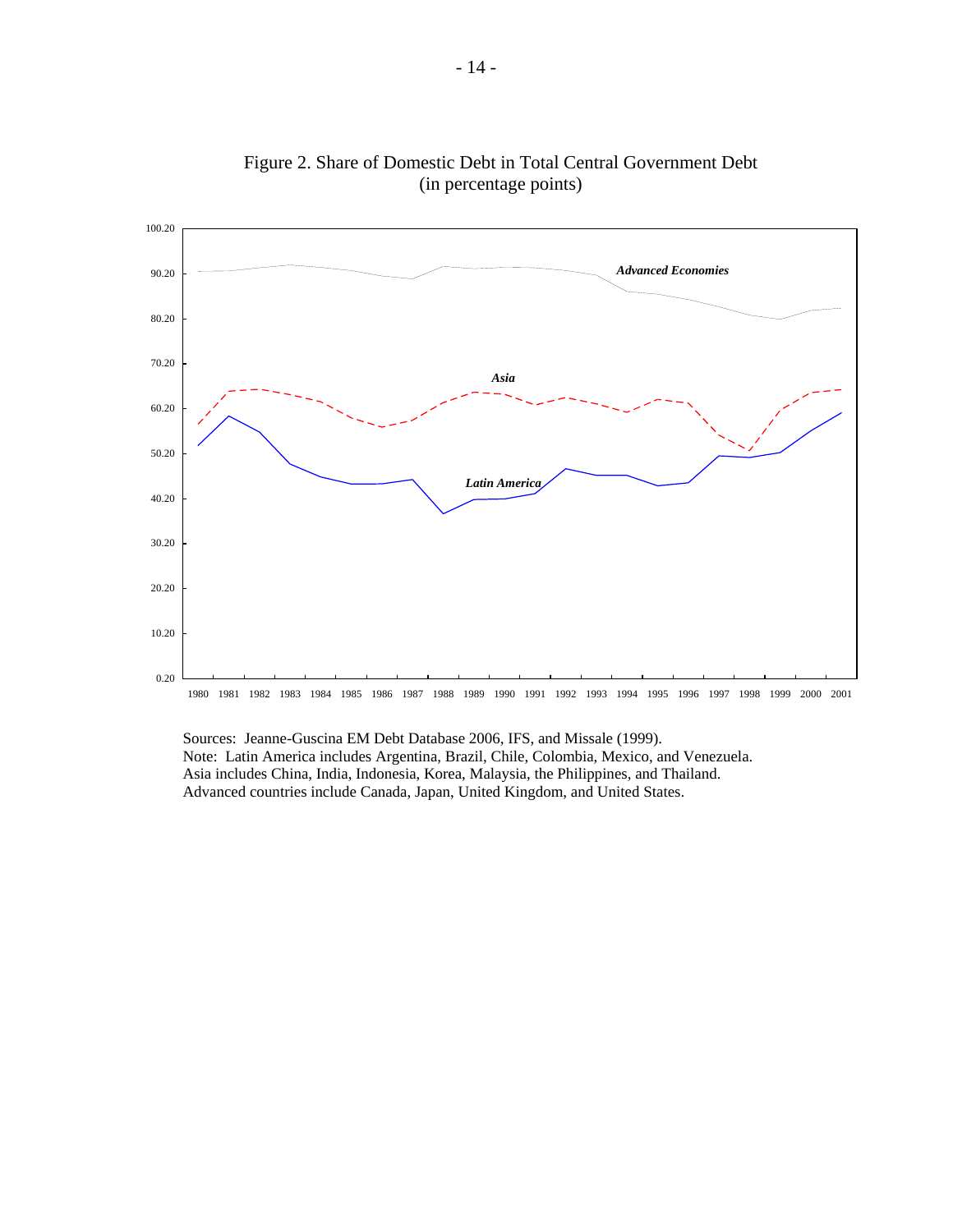

# Figure 3. Ratio of M2 to GDP and Share of Domestic Debt in Total Government Debt (in percentage points)

Sources: Jeanne-Guscina EM Debt Database 2006 and World Development Indicators database. Note: average M2-to-GDP ratios and shares of domestic debt in total debt was computed for 1980–2002 sample, with the exception of transition economies were the starting date was earlier, i.e., 1991 for Hungary, 1992 for Czech Republic, 1993 for Russia, and 1994 for Poland. Coverage: Argentina, Brazil, Chile, China, Colombia, Czech Republic, Hungary, India, Indonesia, Israel, Korea, Malaysia, Mexico, the Philippines, Poland, Russia, Thailand, Turkey, and Venezuela.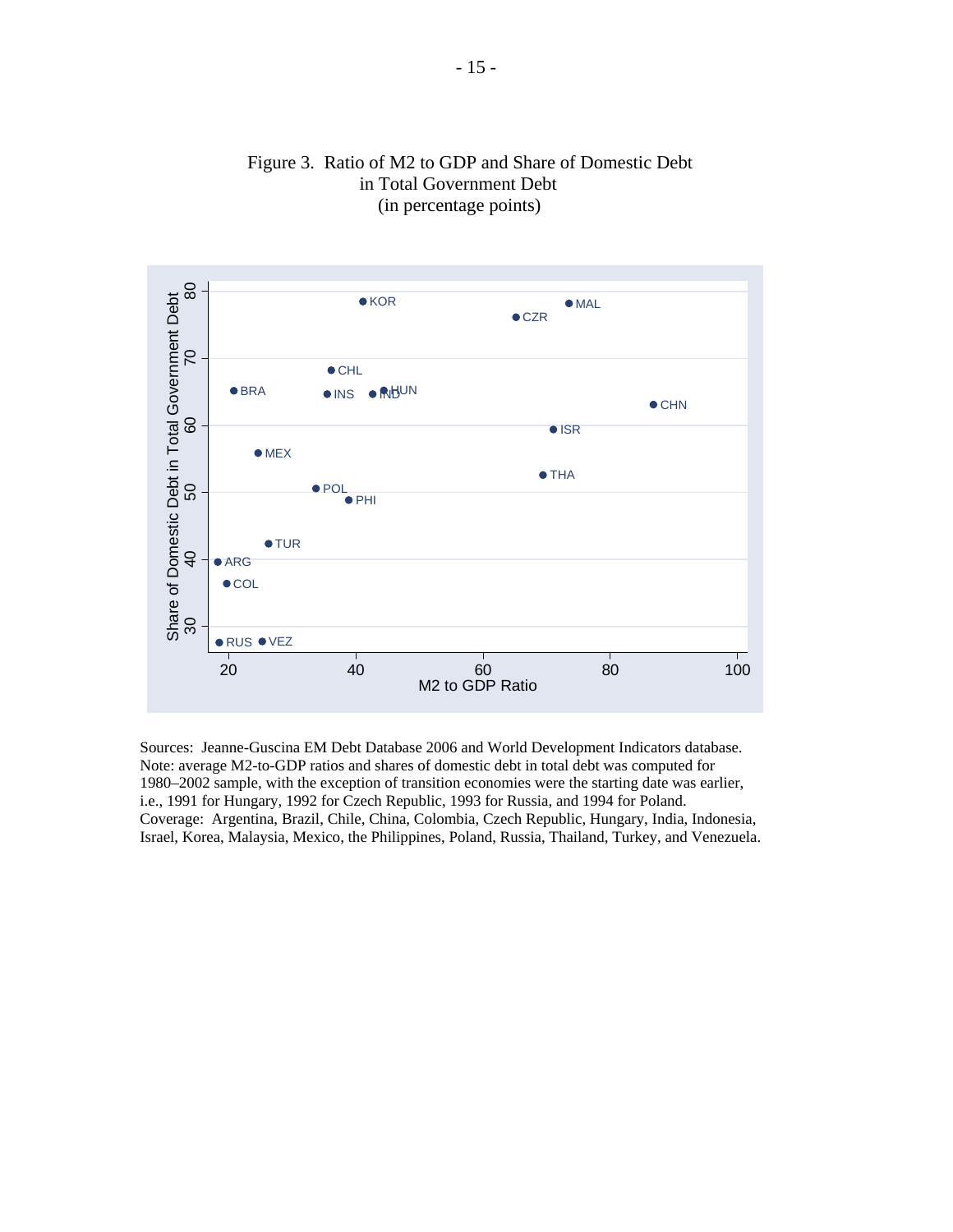



Sources: Jeanne-Guscina EM Debt Database 2006 and Global Financial Data.

Note: Ratio of stock market capitalization to GDP and share of domestic debt in total government debt were computed based on 1980-2002 sample.

Coverage: Argentina, Brazil, Chile, Colombia, India, Indonesia, Korea, Malaysia, Mexico, the Philippines, Thailand, and Venezuela.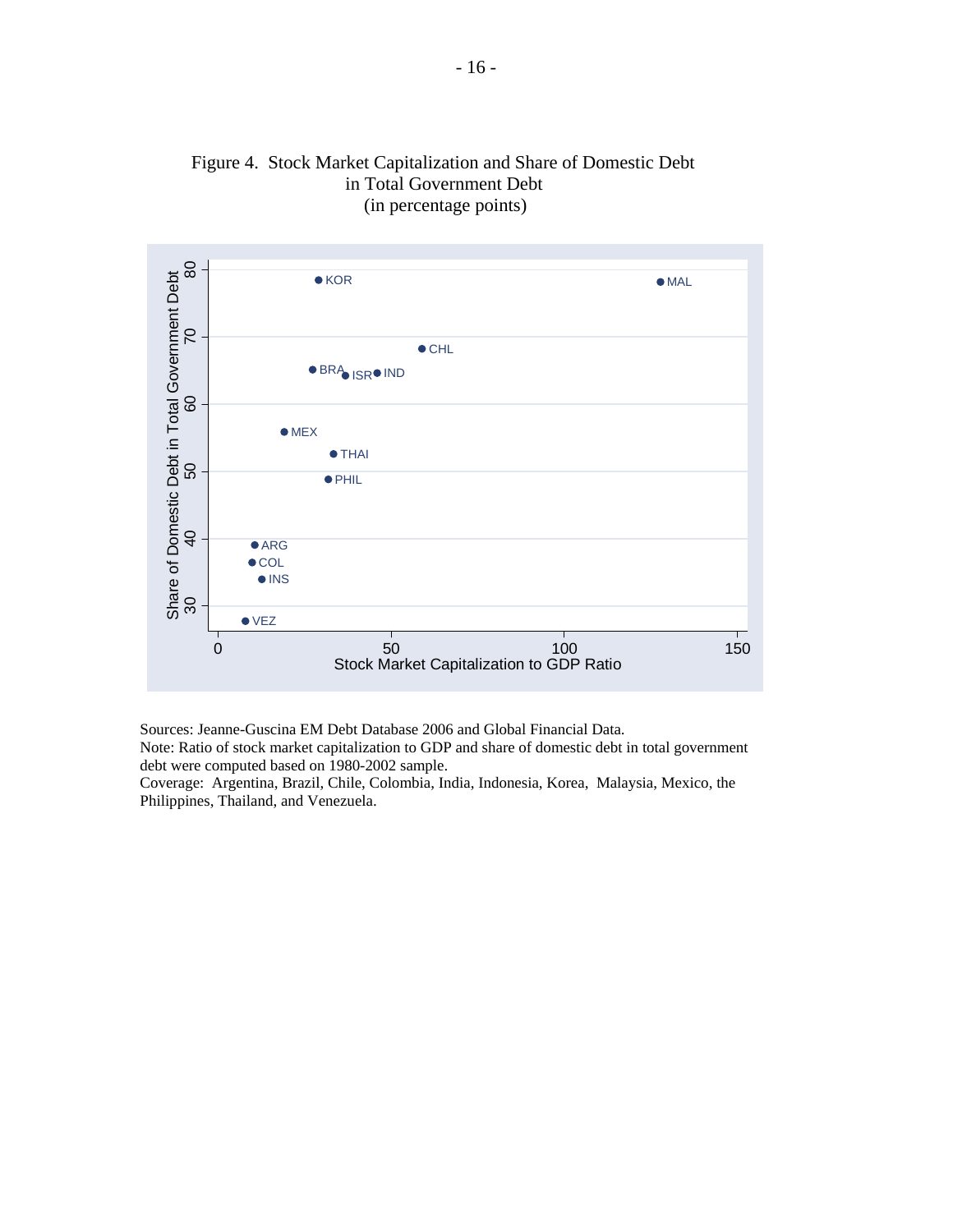

# Figure 5. Private Savings Rate and Share of Domestic Debt in Total Government Debt (in percentage points)

Sources: Jeanne-Guscina EM Debt Database 2006 and IFS.

Note: Private Savings Rate was defined as (Y-C-T)/Y, where Y is GDP, C household consumption, and T isTax Revenues. Average private savings rate and share of domestic debt in total debt was computed for 1980–2002 sample, with the exception of transition economies were the starting date was earlier, i.e., 1991 for Hungary, 1992 for Czech Republic, 1993 for Russia, and 1994 for Poland. Coverage: Argentina, Brazil, Chile, China, Colombia, Czech Republic, Hungary, India, Indonesia, Israel, Korea, Malaysia, Mexico, the Philippines, Poland, Russia, Thailand, Turkey, and Venezuela.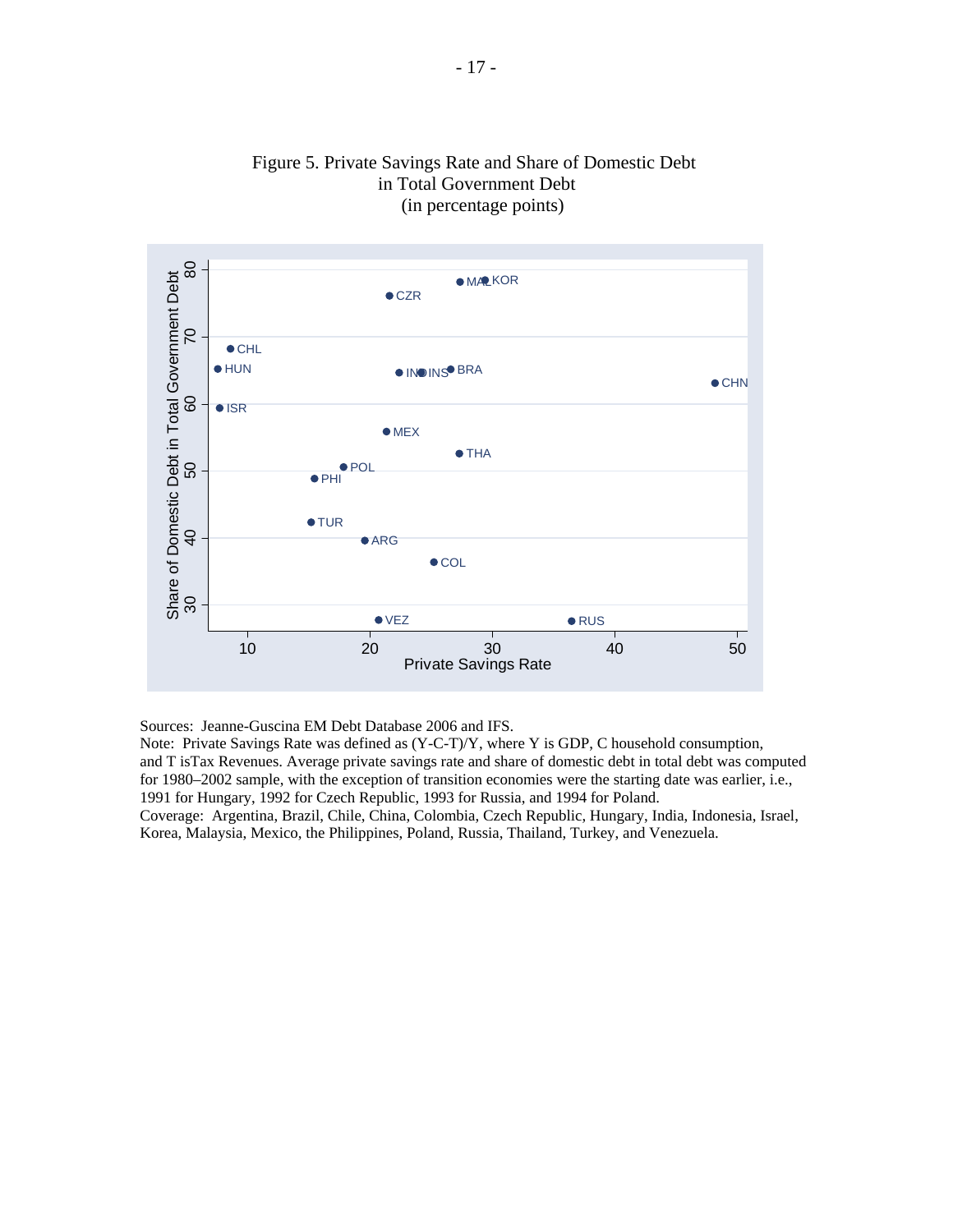

# Figure 6. Structure of Domestic Government Debt (in percentage points)

Sources: Jeanne-Guscina EM Debt Database 2006 and Missale (1999).

Note: The figure shows the average share (in percent) of each debt category in domestic government over the period 1980-2002 (for transition countries the data are available only after the early 1990s; for advanced countries the average is taken over 1980–1996).

Coverage: Argentina, Brazil, Canada, Chile, China, Colombia, the Czech Republic, France, Hungary, India, Israel, Indonesia, Japan, Korea, Malaysia, Mexico, the Philipines, Poland, Russia, Thailand, Turkey, United States, United Kingdom, and Venezuela.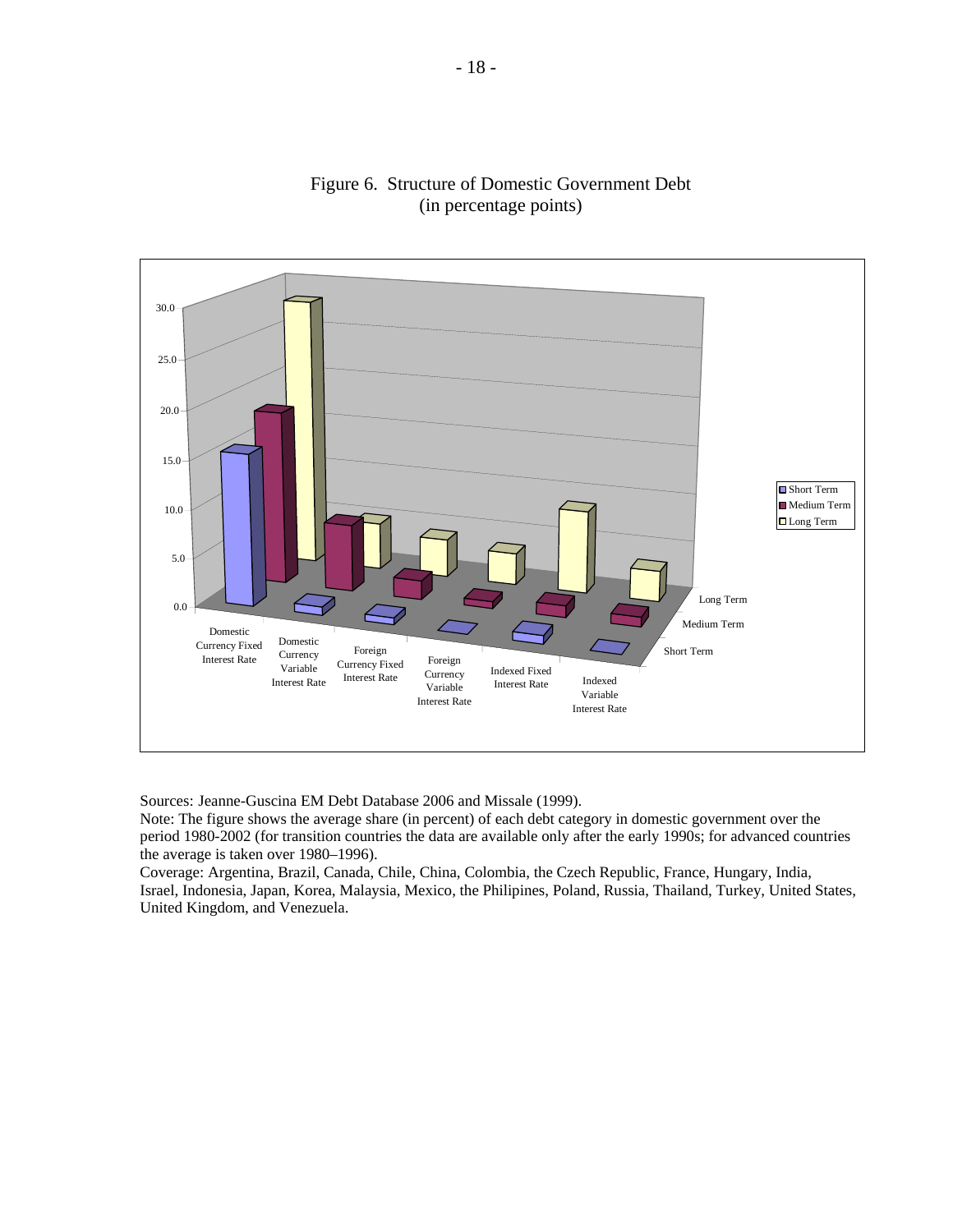

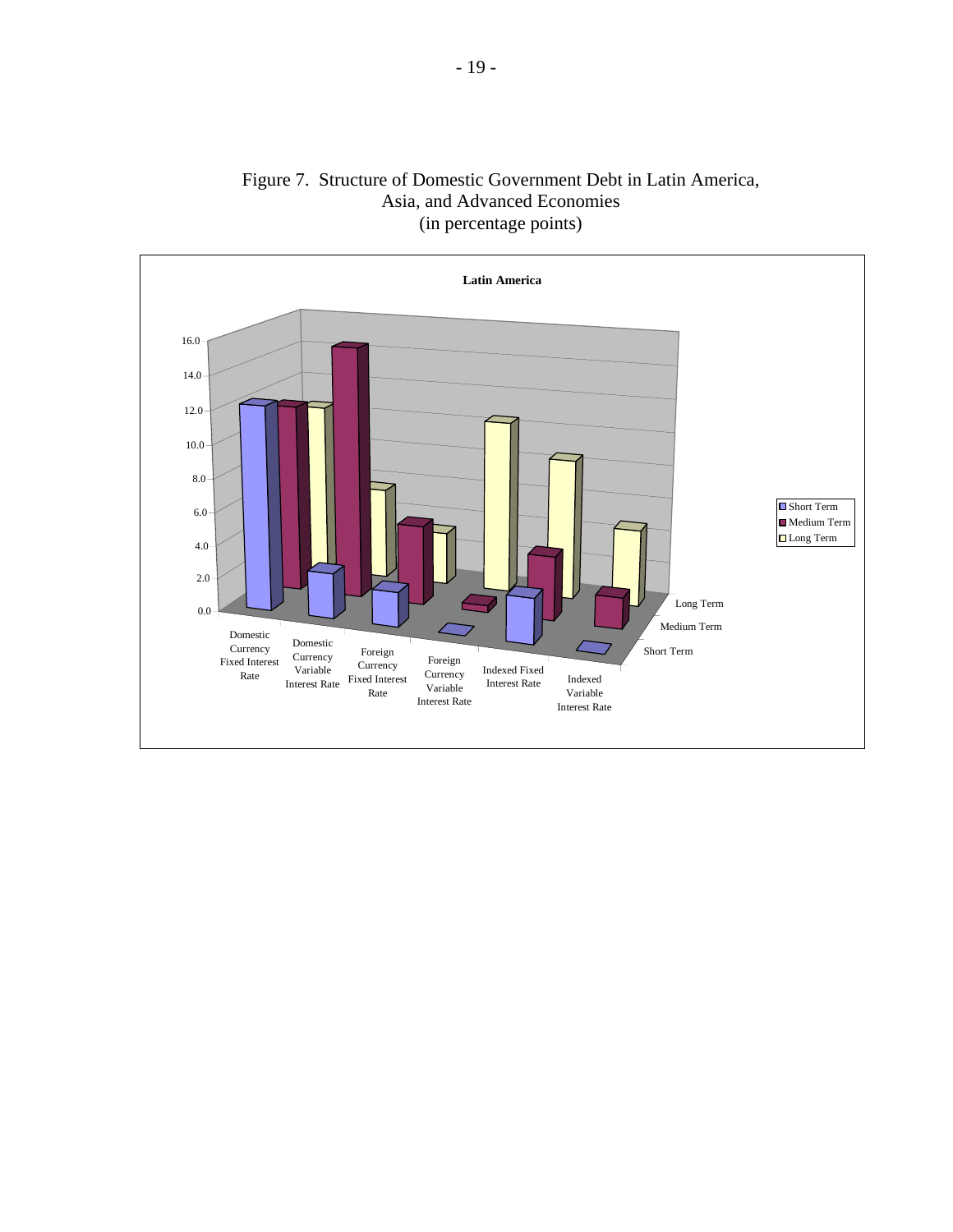

Figure 7 (Continued). Structure of Domestic Government Debt in Latin America, Asia, and Advanced Economies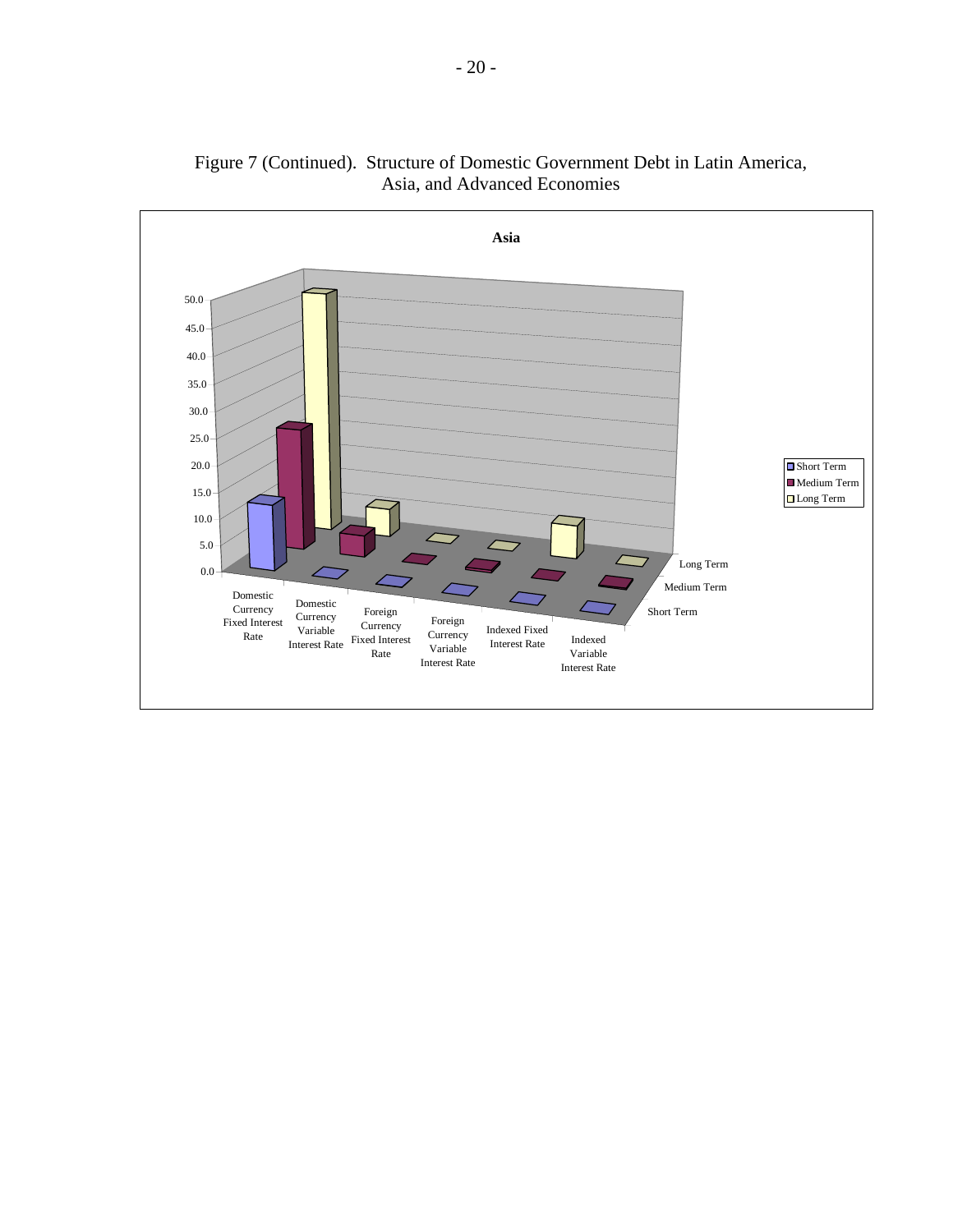

# Figure 7 (Concluded). Structure of Domestic Government Debt in Latin America, Asia, and Advanced Economies

Sources: Jeanne-Guscina EM Debt Database 2006 and Missale (1999).

Note: The figure shows the average share (in percent) of each debt category in domestic government over the period 1980–2002 for Latin American and Asian countries, 1980-1996 for advanced countries. Coverage: Latin America includes Argentina, Brazil, Chile, China, Colombia, Mexico, and Venezuela. Asia includes China, India, Indonesia, Korea, Malaysia, the Philippines, and Thailand. Advanced countries include Canada, France, Japan, United Kingdom, and United States.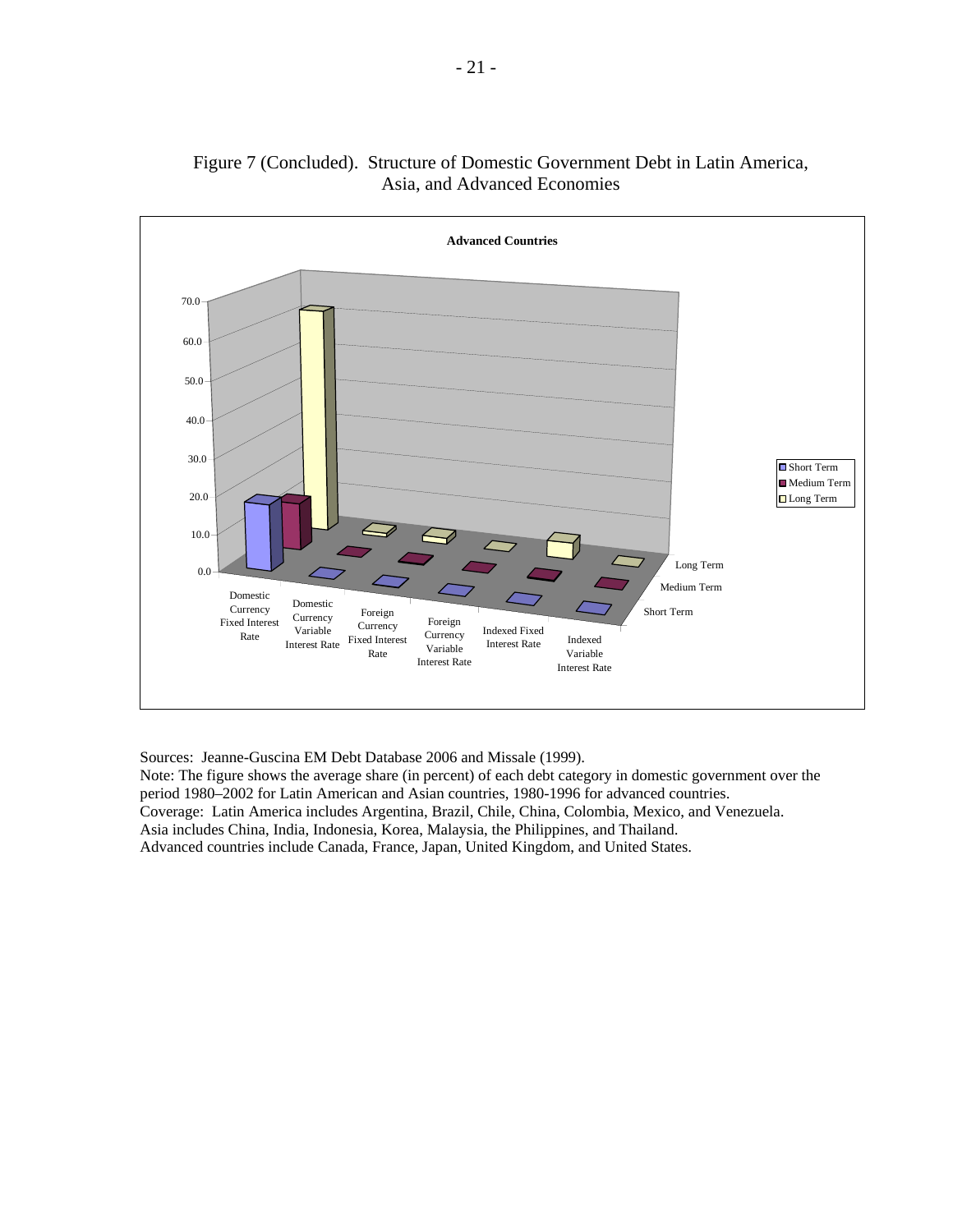



 Source: Jeanne-Guscina EM Debt Database 2006 and Missale (1999). Coverage: Argentina, Brazil, Canada, Chile, China, Colombia, France, India, Japan, Korea, Malaysia, Mexico, the Philippines, Thailand, United Kingdom, United States, and Venezuela.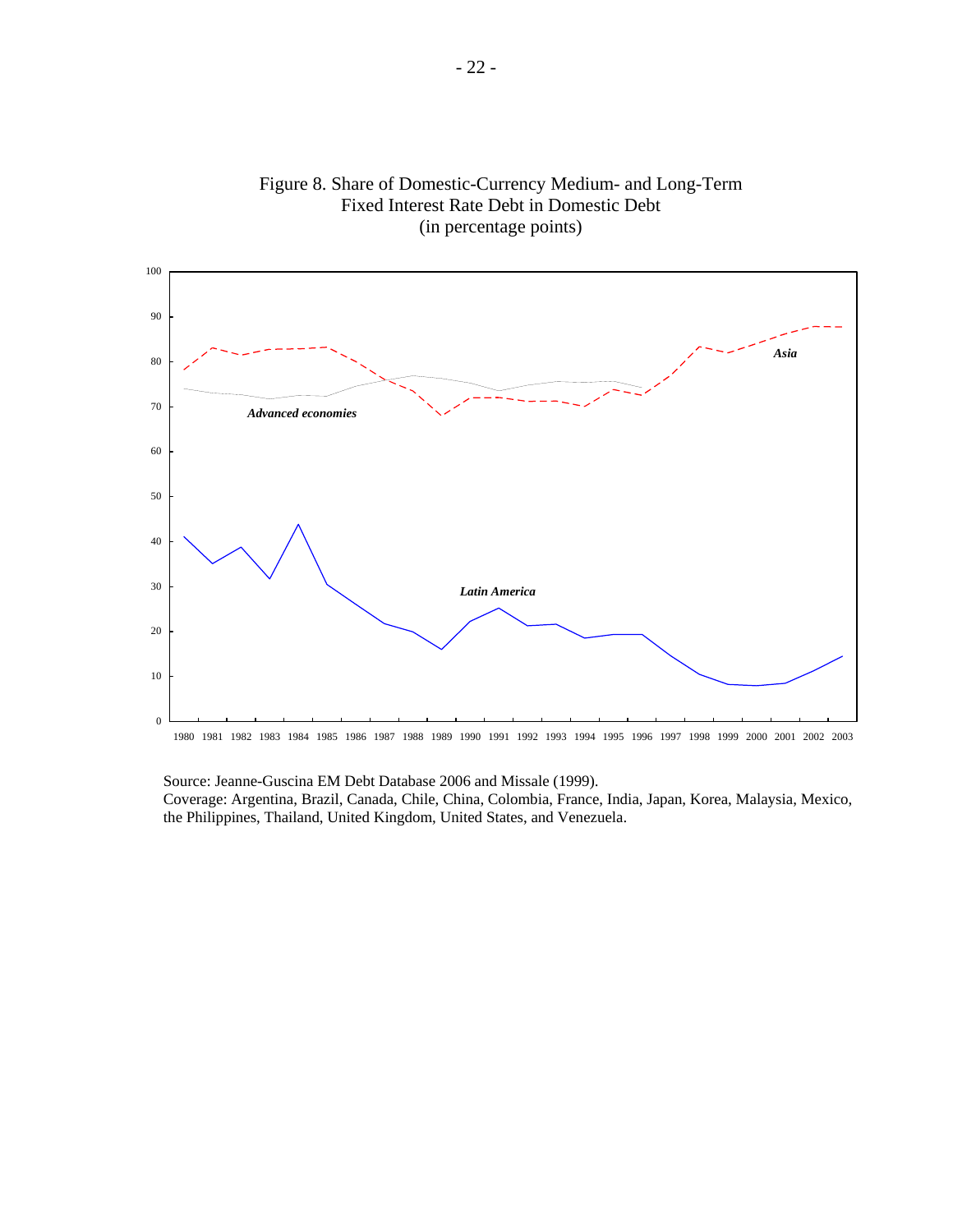

Figure 9. Structure of Domestic Government Debt in Selected Countries

Source: Jeanne-Guscina EM Debt Database 2006.

Note: The figure shows the share of each debt category in total government debt (in percent).  $MT = medium$ -term;  $LT = long$ -term;  $ST = short$ -term.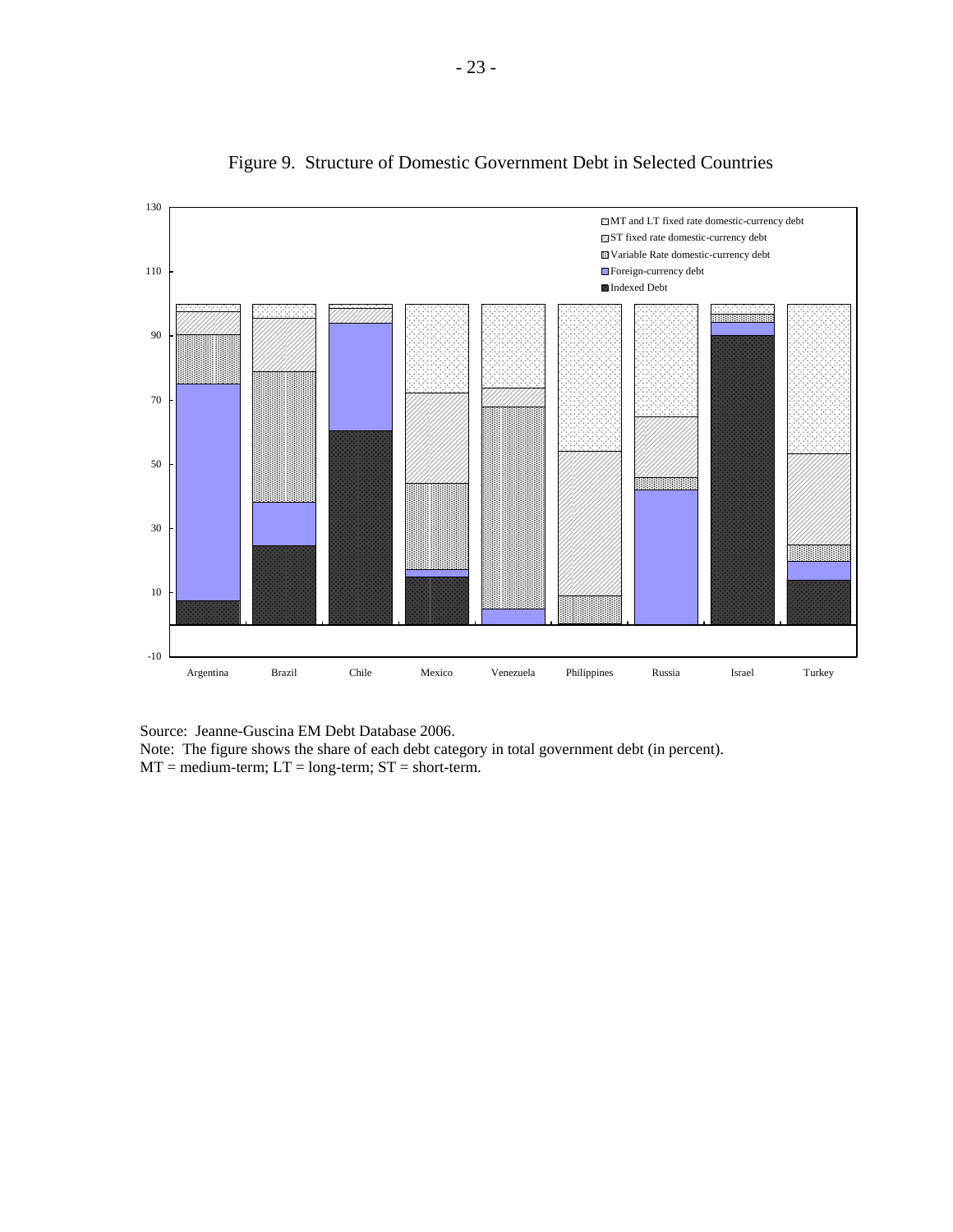

# Figure 10. Inflation and Domestic-Currency Medium- and Long-Term Fixed Interest Rate Debt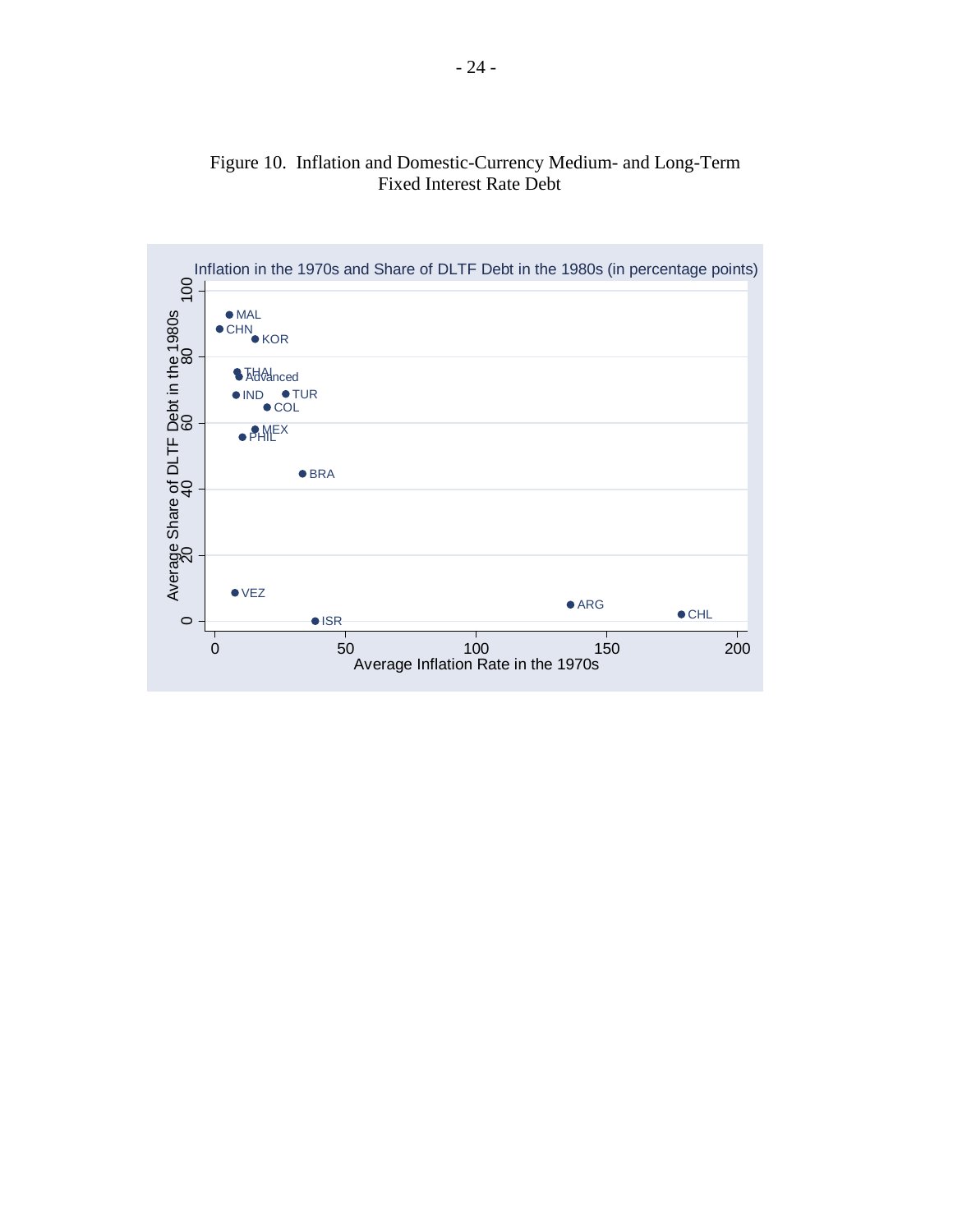

# Figure 10 (Continued). Inflation and Domestic-Currency Medium- and Long-Term Fixed Interest Rate Debt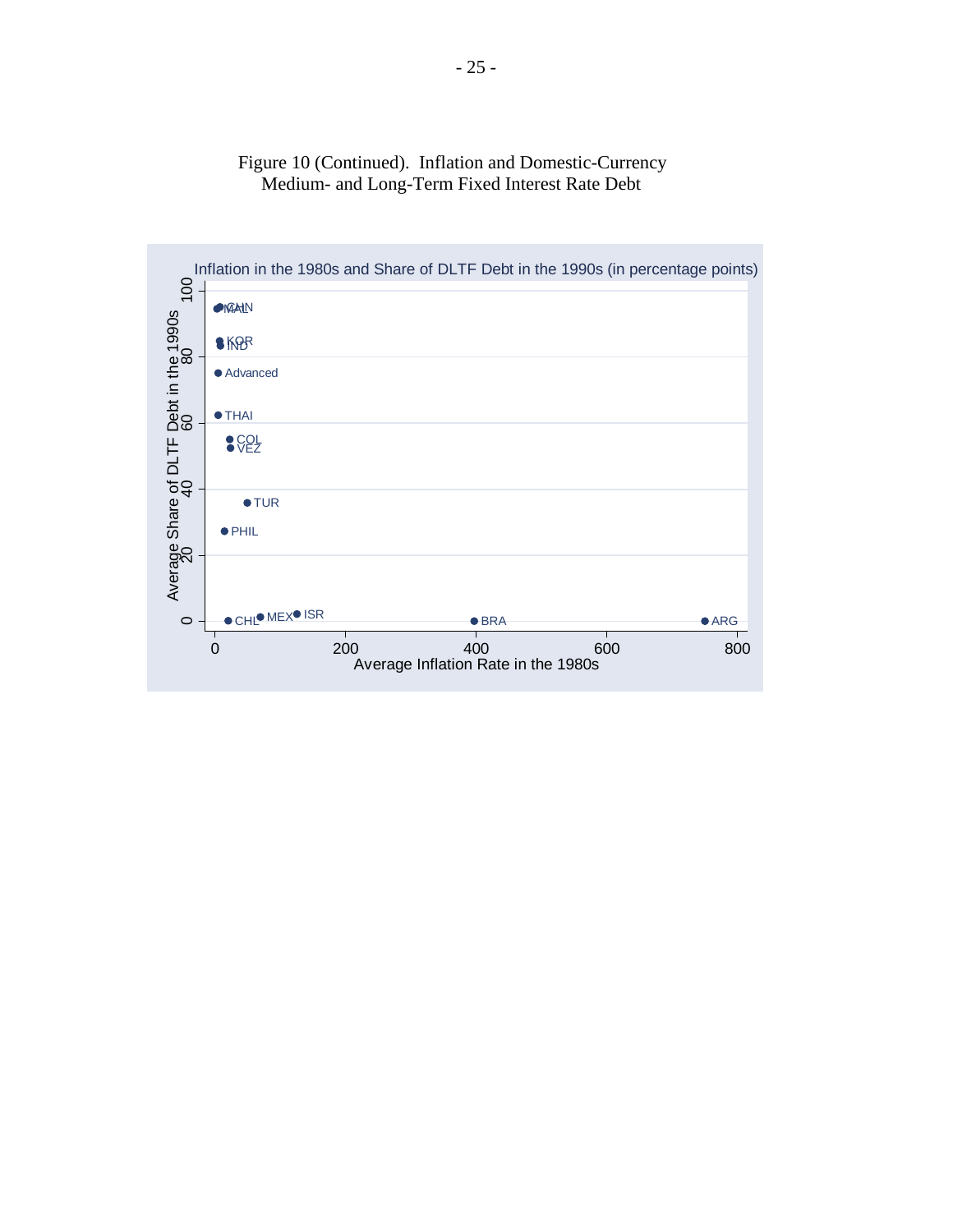

# Figure 10 (Concluded). Inflation and Domestic-Currency Medium- and Long-Term Fixed Interest Rate Debt

Sources: Jeanne-Guscina EM Debt Database 2006 and IFS. The variable on the y-axis is the average share of domestic-currency medium- and long-term fixed interest (DLTF) rate debt in domestic government debt.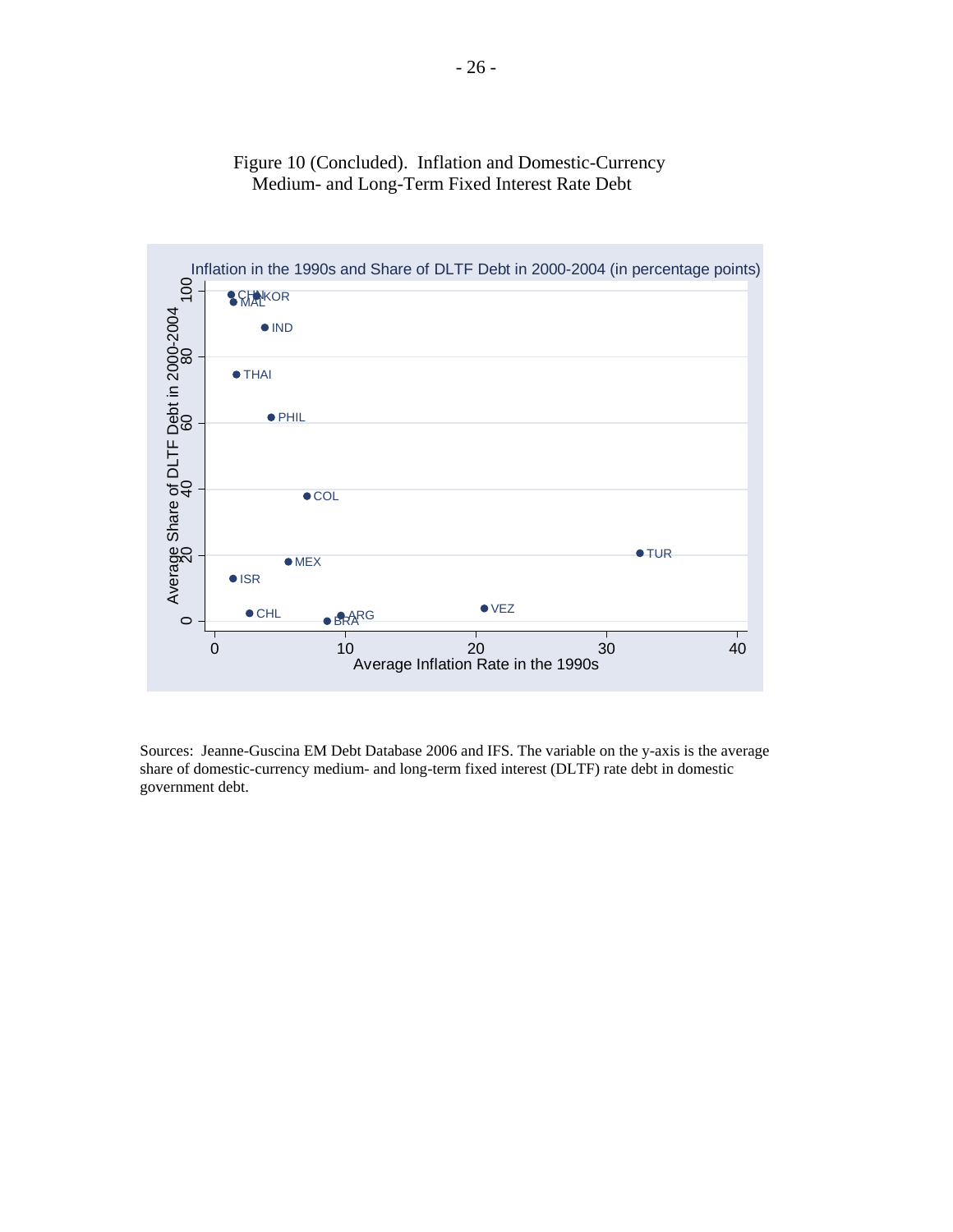

 Figure 11. Impulse Response of Share of Domestic-Currency Medium- and Long-Term Debt to Three Years of High Inflation

Source: Authors' computations based on the panel regression results presented in Table 3. The figure shows the impulse response of the share of domestic-currency, medium- and long-term fixed interest rate debt in domestic debt (in percent) in response to three years of inflation in excess of 100 percent. Regression 2 allows the debt structure to respond more quickly to high inflation than to low inflation.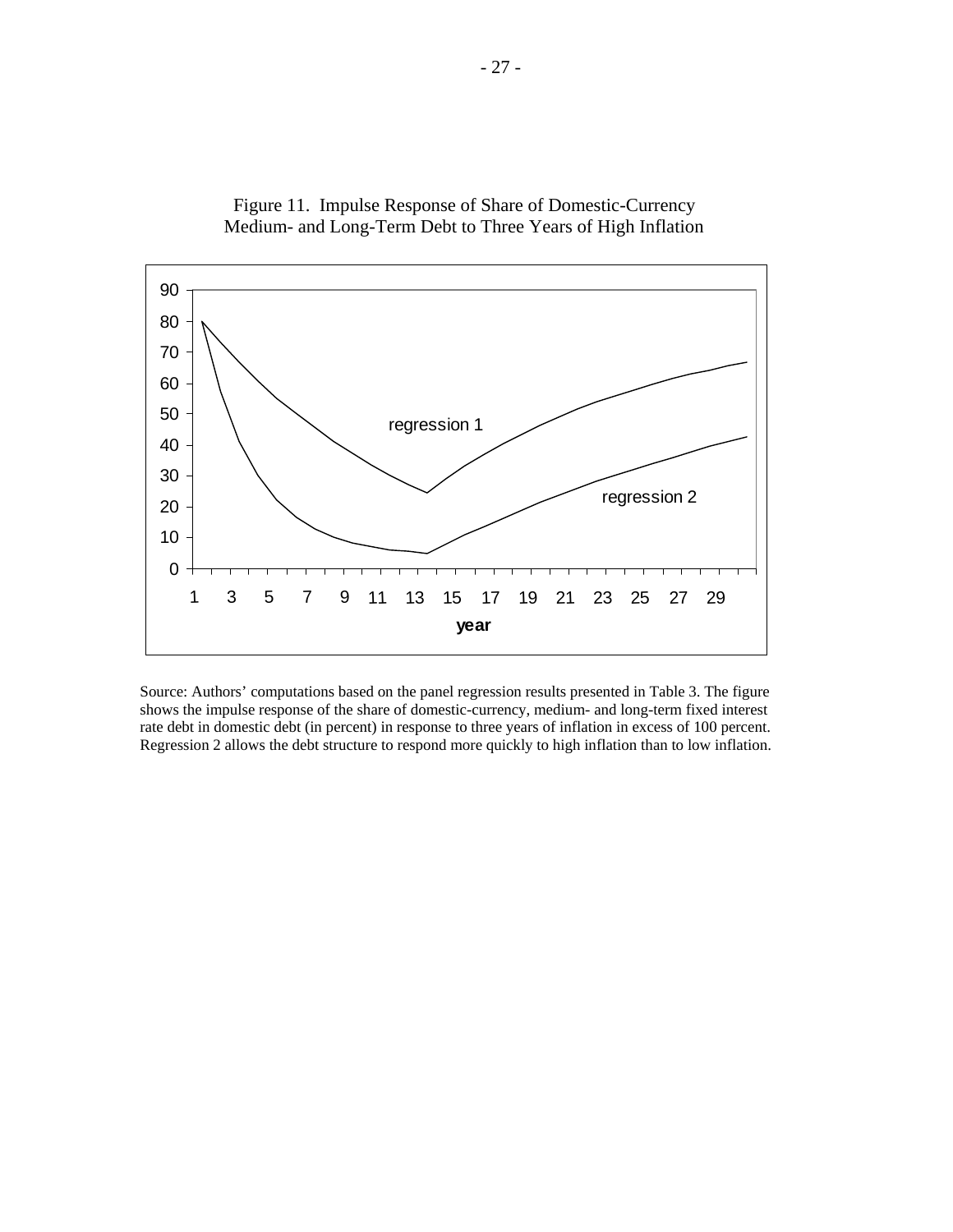#### **REFERENCES**

- Borensztein, Eduardo, Marcos Chamon, Olivier Jeanne, Paolo Mauro, and Jeromin Zettelmeyer, 2004, *Sovereign Debt Structure for Crisis Prevention*, IMF Occasional Paper No. 237 (Washington: International Monetary Fund).
- Burger, John D., and Frank Warnock, 2003, "Diversification, Original Sin, and International Bond Portfolios," International Finance Discussion Papers No.755 (Washignton: Board of Governors of the Federal Reserve System).
- Christensen, Jakob, 2005, "Domestic Debt Markets in Sub-Saharan Africa," *Staff Papers,* International Monetary Fund, Vol. 52(3), pp. 518–38.
- Claessens, Stijn, Daniela Klingebiel, and Sergio Schmukler, 2003, "Government Bonds in Domestic and Foreign Currency: The Role of Macroeconomic and Institutional Factors," CEPR Discussion Paper No.3789 (London: Center for Economic Policy Research).
- Cowan, Kevin, Eduardo Levy-Yeyati, Ugo Panizza, and Federico Sturzenegger, 2006, "Public Debt in the Americas," (forthcoming; Washington: Research Department, Inter-American Development Bank).
- Eichengreen, Barry, and Ricardo Hausmann, 1999, "Exchange Rates and Financial Fragility," in *New Challenges for Monetary Policy* (Kansas City: Federal Reserve Bank of Kansas City), pp. 329–68.
- and Pipat Luengnaruemitchai, 2004, "Why Doesn't Asia Have Bigger Bonds Markets?" NBER Working Paper 10576 (Cambridge, Massachusetts: National Bureau of Economic Research).
- Goldstein, Morris, and Philip Turner, 2004, *Controlling Currency Mismatches In Emerging Markets* (Washington: Institute for International Economics).
- Hausmann, Ricardo, and Ugo Panizza, 2003, "On the Determinants of Original Sin: an Empirical Investigation," *Journal of International Money and Finance*, Vol. 22, pp. 957–90.
- International Monetary Fund, 2003, "Public Debt in Emerging Markets: Is It Too High*?*" Chapter III of *World Economic Outlook,* September 2003 (Washington, International Monetary Fund).
- Isard, Peter, 2005, *Globalization and the International Financial System* (Cambridge: Cambridge University Pres*s*).